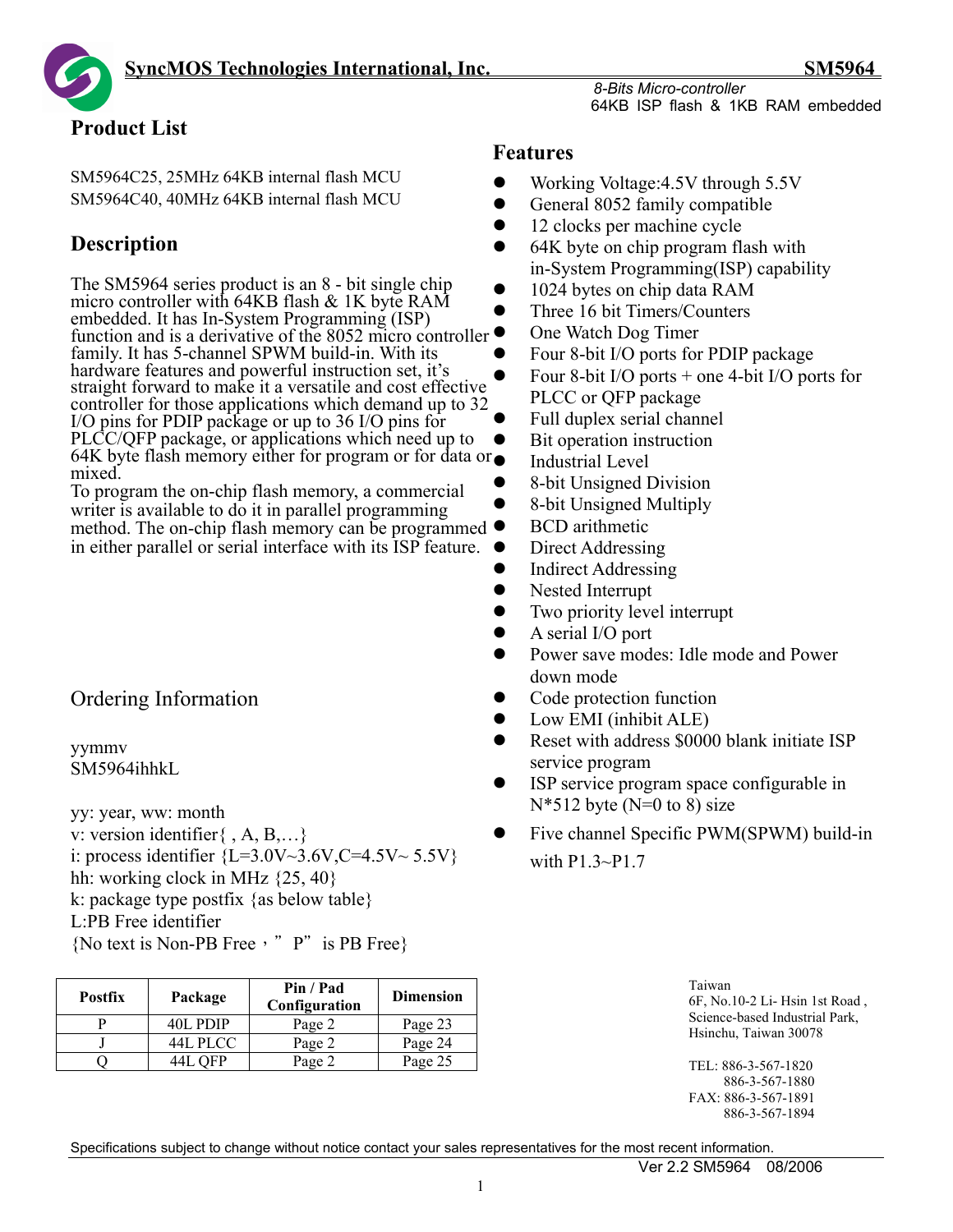

#### **Pin Configuration**

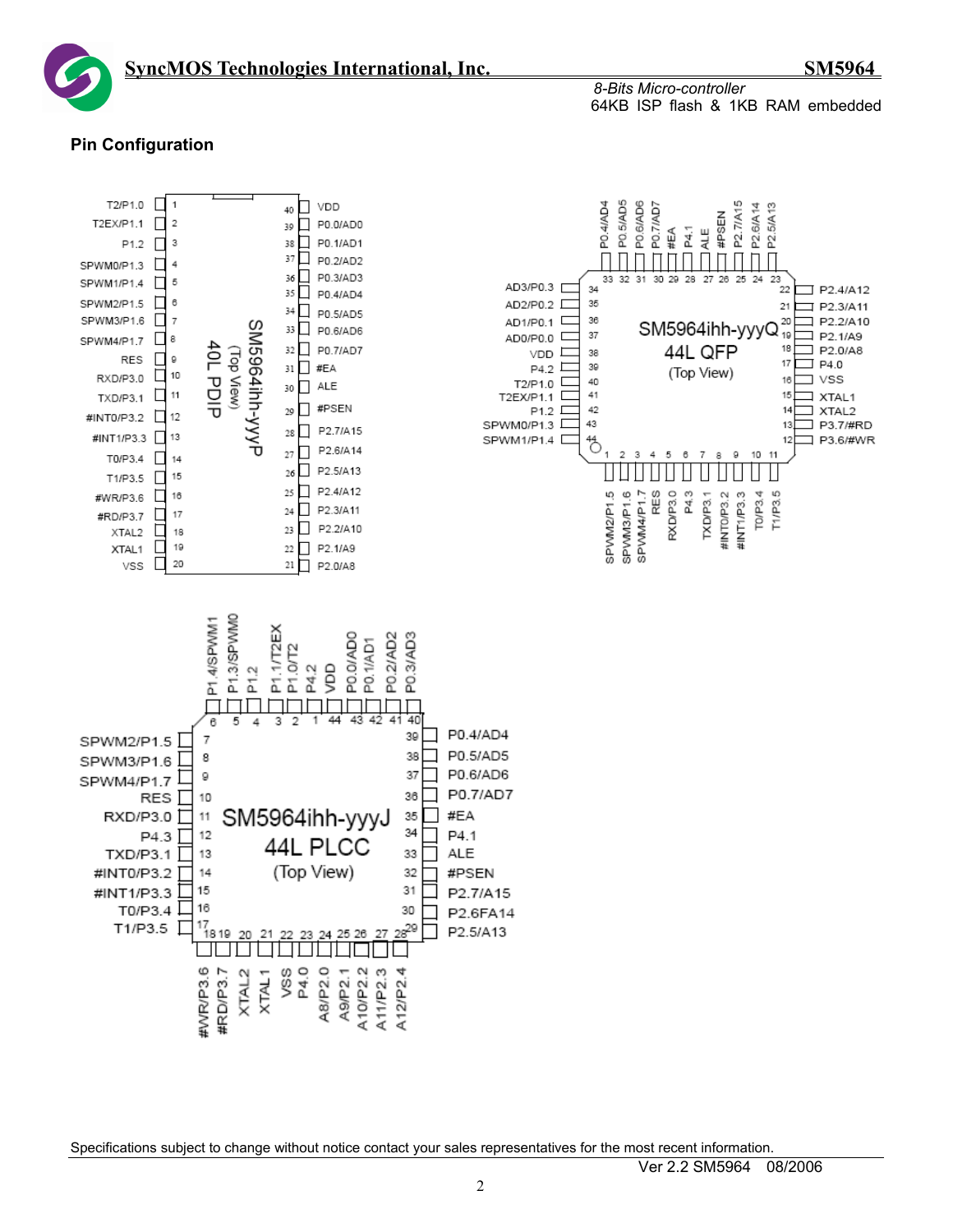*8-Bits Micro-controller*  64KB ISP flash & 1KB RAM embedded

# **Block Diagram**

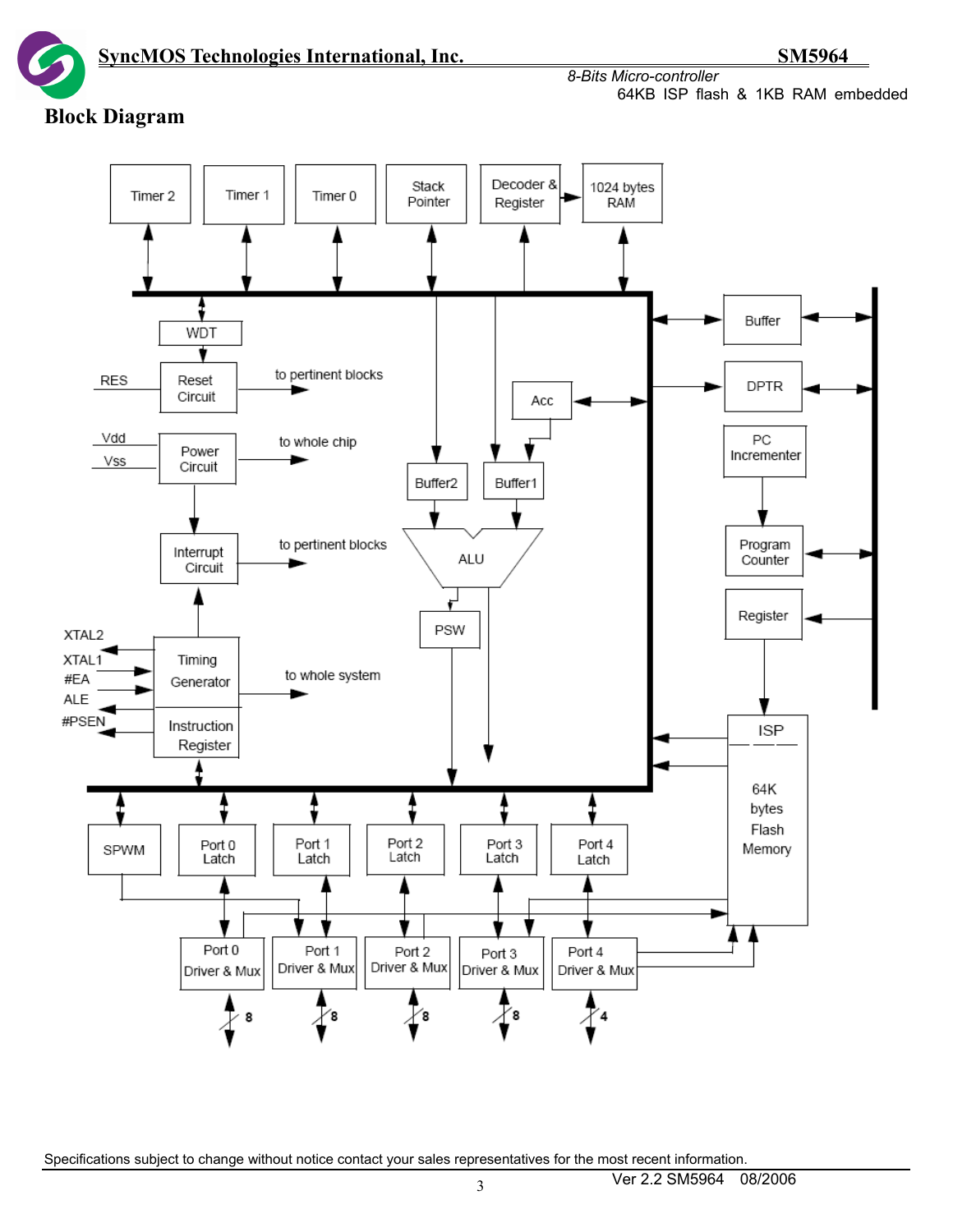

#### *8-Bits Micro-controller*  64KB ISP flash & 1KB RAM embedded

# **Pin Description**

| 40L<br><b>PDIP</b><br>Pin# | 44L<br><b>OFP</b><br>Pin# | 44L<br><b>PLCC</b><br>Pin# | <b>Symbol</b>                     | Active                   | I/O           | <b>Names</b>                                        |
|----------------------------|---------------------------|----------------------------|-----------------------------------|--------------------------|---------------|-----------------------------------------------------|
| 1                          | 40                        | $\mathbf{2}$               | P1.0/T2                           |                          | $i$ /0        | bit 0 of port 1 & timer 2 clock out                 |
| $\overline{c}$             | 41                        | 3                          | P1.1/T2EX                         |                          | $i$ o         | bit 1 of port 1 & timer 2 control                   |
| 3                          | 42                        | $\overline{4}$             | P1.2                              |                          | $i$ o         | bit 2 of port 1                                     |
| 4                          | 43                        | 5                          | P1.3/SPWM0                        |                          | $i$ / $\circ$ | bit 3 of port 1 & SPWM channel 0                    |
| 5                          | 44                        | 6                          | P1.4/SPWM1                        |                          | $i$ / $\circ$ | bit 4 of port 1 & SPWM channel 1                    |
| 6                          | 1                         | 7                          | P1.5/SPWM2                        |                          | $i$ o         | bit 5 of port 1 & SPWM channel 2                    |
| $\overline{7}$             | $\overline{c}$            | 8                          | P1.6/SPWM3                        |                          | $i$ o         | bit 6 of port 1 & SPWM channel 3                    |
| 8                          | 3                         | 9                          | P1.7/SPWM4                        |                          | $i$ / $\circ$ | bit 7 of port 1 & SPWM channel 4                    |
| 9                          | $\overline{\mathcal{L}}$  | 10                         | <b>RES</b>                        | H                        | i             | Reset                                               |
| 10                         | 5                         | 11                         | P3.0/RXD                          |                          | $i$ o         | bit 0 of port 3 & Receiver data                     |
| 11                         | 7                         | 13                         | P3.1/TXD                          |                          | $i$ o         | bit 1 of port 3 & Transmit data                     |
| 12                         | 8                         | 14                         | P3.2/#INT0                        | $L/-$                    | $i$ o         | bit 2 of port 3 $&$ low true interrupt 0            |
| 13                         | 9                         | 15                         | P3.3/#INT1                        | $L/-$                    | $i$ o         | bit 3 of port 3 $&$ low true interrupt 1            |
| 14                         | 10                        | 16                         | P3.4/T0                           |                          | $i$ o         | bit 4 of port 3 $&$ Timer 0                         |
| 15                         | 11                        | 17                         | P3.5/T1                           |                          | $i$ o         | bit 5 of port 3 & Timer 1                           |
| 16                         | 12                        | 18                         | P3.6/#WR                          |                          | $i$ /0        | bit 6 of port 3 $&$ ext. memory write               |
| 17                         | 13                        | 19                         | P3.7/#RD                          |                          | $i$ o         | bit 7 of port 3 & ext. memory read                  |
| 18                         | 14                        | 20                         | XTAL2                             |                          | $\mathbf{o}$  | Crystal out                                         |
| 19                         | 15                        | 21                         | XTAL1                             |                          | $\mathbf{i}$  | Crystal in                                          |
| 20                         | 16                        | 22                         | <b>VSS</b>                        |                          |               | Sink Voltage, Ground                                |
| 21                         | 18                        | 24                         | P2.0/A8                           |                          | $i$ /0        | bit 0 of port 2 & bit 8 of ext. memory address      |
| 22                         | 19                        | 25                         | P2.1/A9                           |                          | $i$ o         | bit 1 of port 2 & bit 9 of ext. memory address      |
| 23                         | 20                        | 26                         | P2.2/A10                          |                          | $i$ o         | bit 2 of port 2 & bit 10 of ext. memory address     |
| 24                         | 21                        | 27                         | P2.3/A11                          |                          | $i$ o         | bit 3 of port 2 & bit 11 of ext. memory address     |
| 25                         | 22                        | 28                         | P2.4/A12                          |                          | $i$ o         | bit 4 of port 2 & bit 12 of ext. memory address     |
| 26                         | 23                        | 29                         | P2.5/A13                          |                          | $i$ o         | bit 5 of port 2 & bit 13 of ext. memory address     |
| 27                         | 24                        | 30                         | P2.6/A14                          |                          | $i$ / $\circ$ | bit 6 of port 2 & bit 14 of ext. memory address     |
| 28                         | 25                        | 31                         | P <sub>2.7</sub> /A <sub>15</sub> |                          | $i$ /0        | bit 7 of port 2 & bit 15 of ext. memory address     |
| 29                         | 26                        | 32                         | #PSEN                             | L                        | $\mathbf 0$   | program storage enable                              |
| 30                         | 27                        | 33                         | <b>ALE</b>                        | $\overline{\phantom{a}}$ | $\mathbf{o}$  | address latch enable                                |
| 31                         | 29                        | 35                         | #EA                               | L                        | Ι             | external access                                     |
| 32                         | $30\,$                    | 36                         | P0.7/AD7                          |                          | $i$ / $\circ$ | bit 7 of port 0 & data/address bit 7 of ext. memory |
| 33                         | 31                        | 37                         | P0.6/AD6                          |                          | $i$ / $o$     | bit 6 of port 0 & data/address bit 6 of ext. memory |
| 34                         | 32                        | 38                         | P0.5/AD5                          |                          | $i$ / $\circ$ | bit 5 of port 0 & data/address bit 5 of ext. memory |
| 35                         | 33                        | 39                         | P0.4/AD4                          |                          | $i$ / $\circ$ | bit 4 of port 0 & data/address bit 4 of ext. memory |
| 36                         | 34                        | 40                         | P0.3/AD3                          |                          | $i$ / $o$     | bit 3 of port 0 & data/address bit 3 of ext. memory |
| 37                         | 35                        | 41                         | P0.2/AD2                          |                          | $i$ o         | bit 2 of port 0 & data/address bit 2 of ext. memory |
| 38                         | 36                        | 42                         | P0.1/AD1                          |                          | $i$ / $\circ$ | bit 1 of port 0 & data/address bit 1 of ext. memory |
| 39                         | 37                        | 43                         | P0.0/AD0                          |                          | $i$ / $\circ$ | bit 0 of port 0 & data/address bit 0 of ext. memory |
| 40                         | 38                        | 44                         | $\ensuremath{\mathrm{VDD}}$       |                          |               | Drive Voltage                                       |
|                            | 17                        | 23                         | P4.0                              |                          | $i$ o         | bit 0 of Port 4                                     |
|                            | 28                        | 34                         | P4.1                              |                          | $i$ o         | bit 1 of Port 4                                     |
|                            | 39                        | $\mathbf{1}$               | P4.2                              |                          | $i$ / $\circ$ | bit 2 of Port 4                                     |
|                            | 6                         | $12\,$                     | P4.3                              |                          | $i$ / $\circ$ | bit 3 of port 4                                     |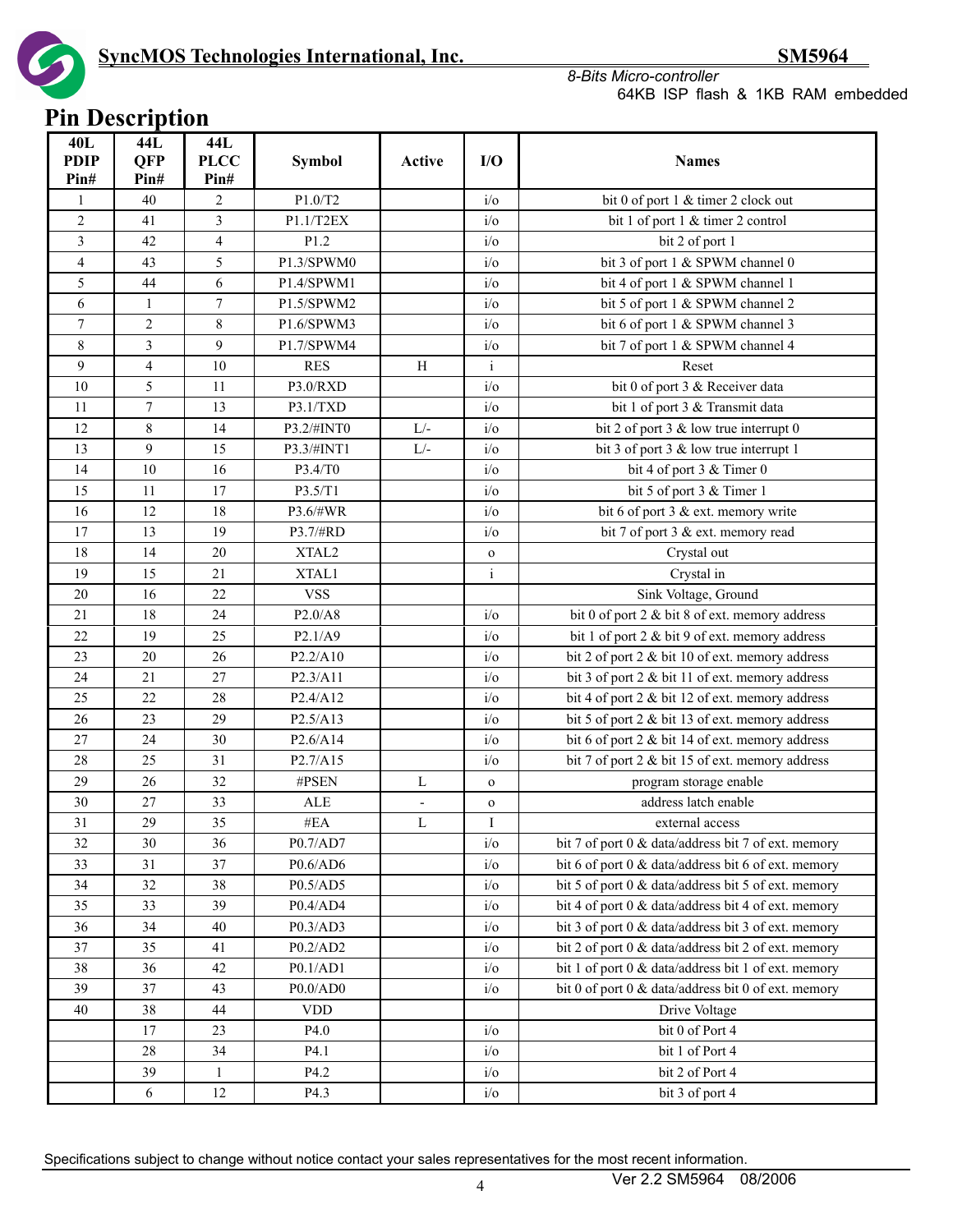

# **Special Function Register (SFR)**

The address \$80 to \$FF can be accessed by direct addressing mode only.

Address \$80 to \$FF is SFR area.

The following table lists the SFRs which are identical to general 8052 as well as SM5964 Extension SFRs .

# **Special Function Register (SFR) Memory Map**

| <b>\$F8</b>                    |                    |                 |              |                 |                 |               |               |
|--------------------------------|--------------------|-----------------|--------------|-----------------|-----------------|---------------|---------------|
| \$F <sub>0</sub><br>B          |                    |                 |              | <b>ISPFAH</b>   | <b>ISPFAL</b>   | <b>ISPFD</b>  | <b>ISPC</b>   |
| <b>\$E8</b>                    |                    |                 |              |                 |                 |               |               |
| \$E0<br><b>ACC</b>             |                    |                 |              |                 |                 |               |               |
| \$D8<br><b>P4</b>              |                    |                 |              |                 |                 |               |               |
| <b>PSW</b><br>\$D <sub>0</sub> |                    |                 |              |                 |                 |               |               |
| SC8<br>T <sub>2</sub> CON      | T <sub>2</sub> MOD | RCAP2L          | RCAP2H       | TL <sub>2</sub> | TH <sub>2</sub> |               |               |
| SC0                            |                    |                 |              |                 |                 |               |               |
| <b>\$B8</b><br>IP              |                    |                 |              |                 |                 |               | <b>SCONF</b>  |
| <b>\$B0</b><br>P <sub>3</sub>  |                    |                 |              |                 |                 |               |               |
| IE<br><b>\$A8</b>              |                    |                 |              | <b>SPWMD4</b>   |                 |               |               |
| P <sub>2</sub><br><b>\$A0</b>  |                    |                 | <b>SPWMC</b> | <b>SPWMD0</b>   | <b>SPWMD1</b>   | <b>SPWMD2</b> | <b>SPWMD3</b> |
| <b>SCON</b>                    | <b>SBUF</b>        |                 | P1CON        |                 |                 |               | <b>WDTC</b>   |
| P <sub>1</sub>                 |                    |                 |              |                 |                 |               |               |
| <b>TCON</b>                    | <b>TMOD</b>        | TL <sub>0</sub> | TL1          | TH <sub>0</sub> | TH <sub>1</sub> |               |               |
| \$80<br>P <sub>0</sub>         | <b>SP</b>          | <b>DPL</b>      | <b>DPH</b>   |                 | <b>RCON</b>     |               | <b>PCON</b>   |

Note: The text of SFRs with bold type characters are Extension Special Function Registers for SM5964

| Addr             | <b>SFR</b>         | Reset      | $\overline{7}$ | 6               | 5               | 4           | 3               | $\overline{2}$  |                   | 0                 |
|------------------|--------------------|------------|----------------|-----------------|-----------------|-------------|-----------------|-----------------|-------------------|-------------------|
| 85H              | <b>RCON</b>        | ******00   |                |                 |                 |             |                 |                 | RAMS1             | RAMS0             |
| 9BH              | P <sub>1</sub> CON | 00000***   | SPWM4E         | SPWM3E          | SPWM2E          | SPWM1E      | <b>SPWM0E</b>   |                 |                   |                   |
| 9FH              | <b>WDTC</b>        | $0*0**000$ | <b>WDTE</b>    | Reserved**      | <b>CLEAR</b>    |             |                 | PS <sub>2</sub> | PS <sub>1</sub>   | PS <sub>0</sub>   |
| A3H              | <b>SPWMC</b>       | ******00   |                |                 |                 |             |                 |                 | PDIV1             | PDIV <sub>0</sub> |
| A4H              | <b>SPWMD0</b>      | 00H        | SPWMD04        | SPWMD03         | SPWMD02         | SPWMD01     | SPWMD00         | BRM02           | BRM01             | BRM00             |
| A5H              | SPWMD1             | 00H        | SPWMD14        | SPWMD13         | SPWMD12         | SPWMD11     | SPWMD10         | BRM12           | BRM11             | BRM10             |
| A6H              | <b>SPWMD2</b>      | 00H        | SPWMD24        | SPWMD23         | SPWMD22         | SPWMD21     | SPWMD20         | BRM22           | <b>BRM21</b>      | BRM20             |
| A7H              | <b>SPWMD3</b>      | 00H        | SPWMD34        | SPWMD33         | SPWMD32         | SPWMD31     | SPWMD30         | BRM32           | BRM31             | BRM30             |
| <b>ACH</b>       | <b>SPWMD4</b>      | 00H        | SPWMD44        | SPWMD43         | SPWMD42         | SPWMD41     | SPWMD40         | <b>BRM42</b>    | <b>BRM41</b>      | BRM40             |
| <b>BFH</b>       | <b>SCONF</b>       | $0***010$  | <b>WDR</b>     |                 |                 |             |                 | <b>ISPE</b>     | <b>OME</b>        | <b>ALEI</b>       |
| C <sub>9</sub> H | T2MOD              | ******00   | $\star$        | $\star$         | $\star$         | $\star$     | $\star$         | $\star$         | T <sub>2</sub> OE | <b>DCEN</b>       |
| D8H              | P4                 | ****1111   |                |                 |                 |             | P4.3            | P4.2            | P4.1              | P4.0              |
| F4H              | <b>ISPFAH</b>      | 00H        | <b>FA15</b>    | <b>FA14</b>     | <b>FA13</b>     | <b>FA12</b> | <b>FA11</b>     | <b>FA10</b>     | FA <sub>9</sub>   | FA8               |
| F <sub>5</sub> H | <b>ISPFAL</b>      | 00H        | FA7            | FA <sub>6</sub> | FA <sub>5</sub> | FA4         | FA <sub>3</sub> | FA <sub>2</sub> | FA <sub>1</sub>   | FA <sub>0</sub>   |
| F6H              | <b>ISPFD</b>       | 00H        | FD7            | FD <sub>6</sub> | FD <sub>5</sub> | FD4         | FD <sub>3</sub> | FD <sub>2</sub> | F <sub>D</sub> 1  | FD <sub>0</sub>   |
| F7H              | <b>ISPC</b>        | $0****00$  | <b>START</b>   |                 |                 |             |                 |                 | F <sub>1</sub>    | F <sub>0</sub>    |

\*\* Keep to "0" when write WDTC (9FH).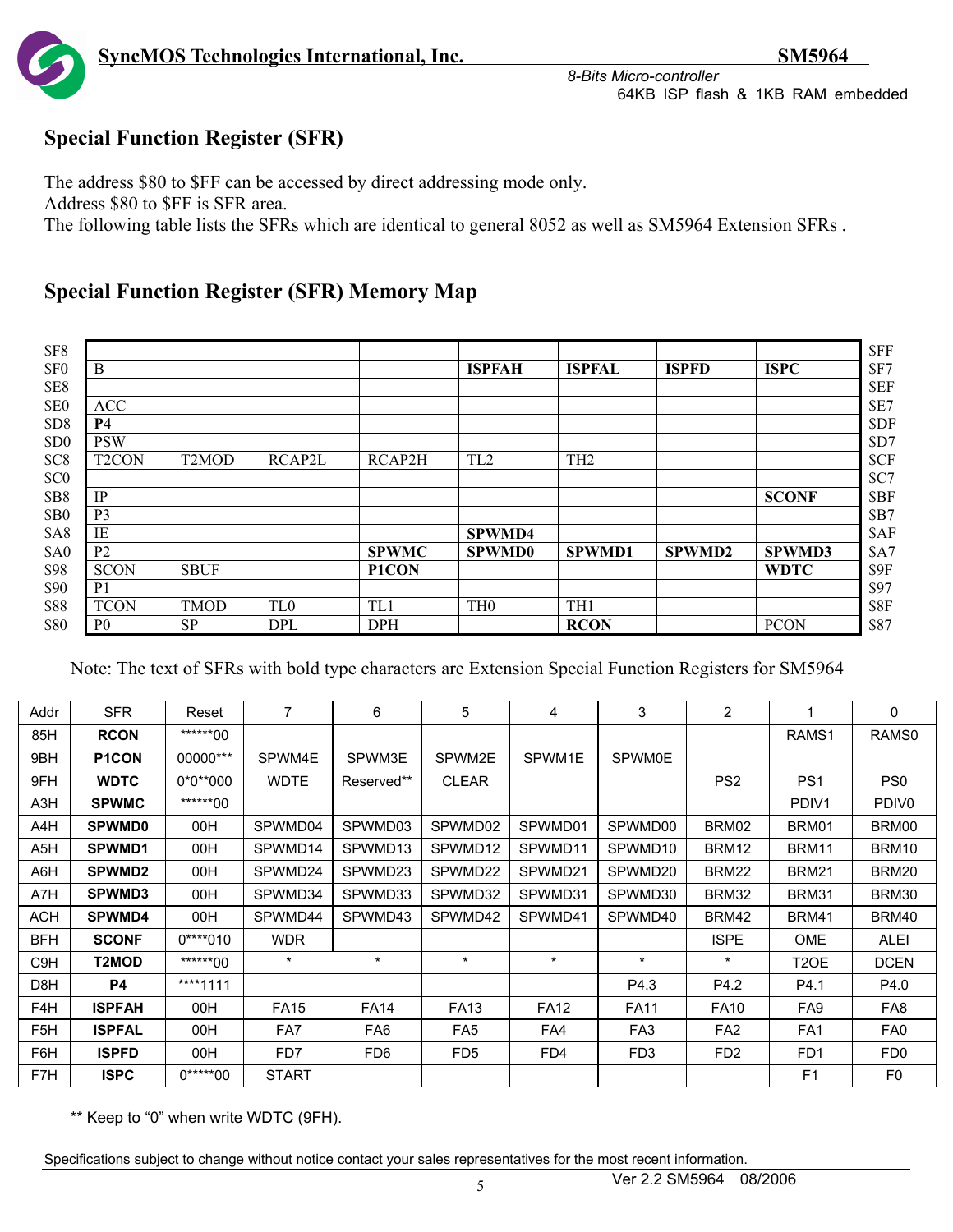

# **Extension Function Description**

#### **1. Memory Structure**

The SM5964 is the general 8052 hardware core to integrate the ISP function as a single chip micro controller. It's memory structure follows general 8052 structure .

# **1.1 Program Memory**

The SM5964 has 64K byte on-chip flash memory which used as general program memory, on which include up to 4K byte specific ISP service program memory space. The address range for the 64K byte is \$0000 to \$FFFF. The address range for the ISP service program is \$F000 to \$FFFF. The ISP service program size can be partitioned as N blocks of 512 byte (N=0 to 8). When N=0 means no ISP service program space available, total 64K byte memory used as program memory. When N=1 means memory address \$FE00 to \$FFFF reserved for ISP service program. When N=2 means memory address \$FC00 to FFFF reserved for ISP service program,...etc. Value N can be set and programmed into SM5964 by writer.



# **1.1.1 Program Code Security**

.

MOVC instruction executed from external program memory space will not be able to fetch internal codes from on chip program memory after the chip is protected on the Writer.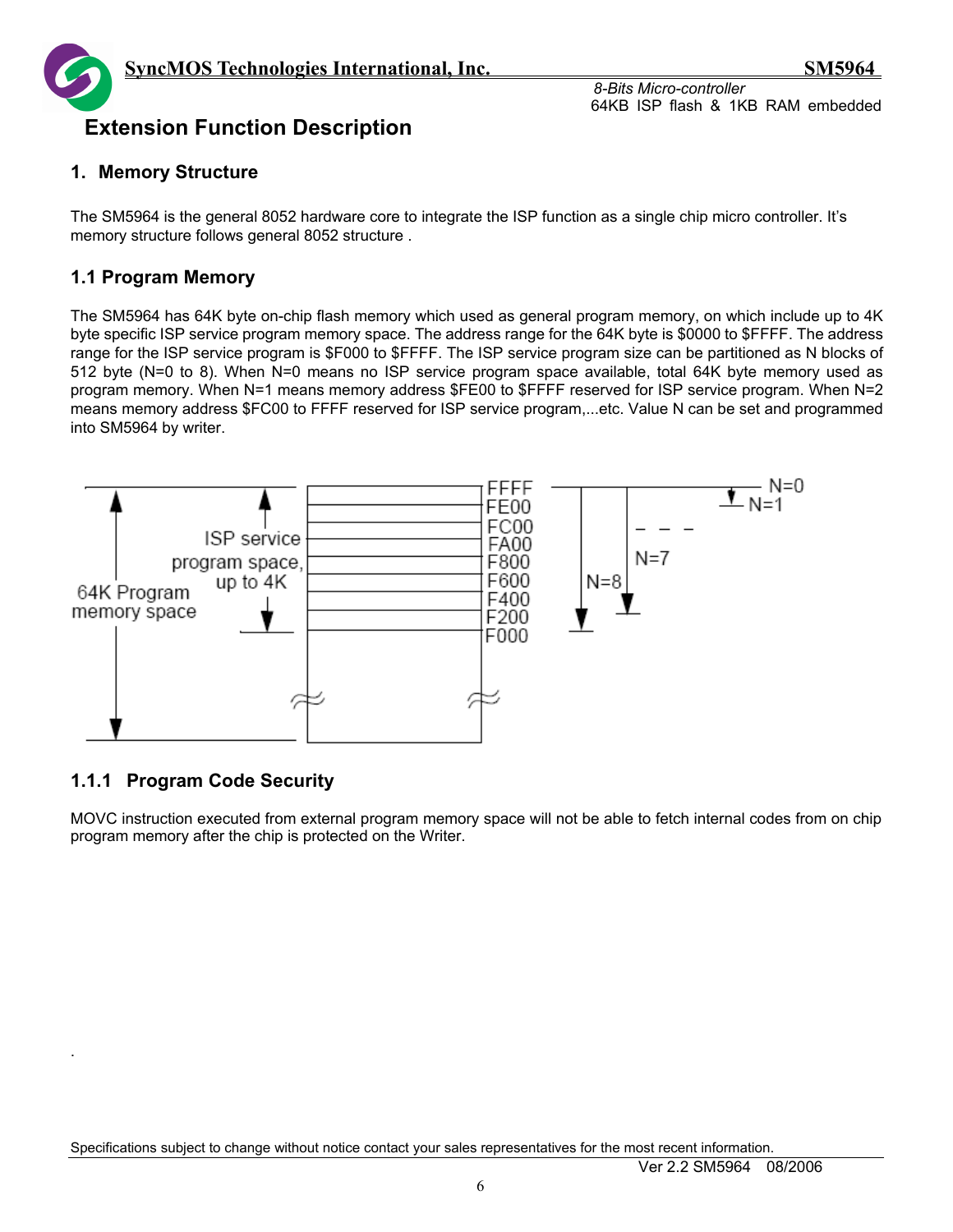

# **1.2 Data Memory**

The SM5964 has 1K bytes on-chip RAM, 256 bytes of it are the same as general 8052 internal memory structure while the expanded 768 bytes on-chip RAM can be accessed by external memory addressing method (by instruction MOVX.).



# **1.2.1 Data Memory - Lower 128 byte (\$00 to \$7F)**

Data Memory \$00 to \$FF is the same as 8052.

The address \$00 to \$7F can be accessed by direct and indirect addressing modes.

Address \$00 to \$1F is register area.

Address \$20 to \$2F is memory bit area.

Address \$30 to \$7F is for general memory area.

# **1.2.2 Data Memory - Higher 128 byte (\$80 to \$FF)**

The address \$80 to \$FF can be accessed by indirect addressing mode .

Address \$80 to \$FF is data area.

# **1.2.3 Data Memory - Expanded 768 bytes (\$0000 to \$02FF)**

From external address \$0000 to \$02FF is the on-chip expanded RAM area, total 768 bytes. This area can be accessed by external direct addressing mode (by instruction MOVX).

If the address of instruction MOVX @DPTR is larger than \$02FF then SM5964 will generate the external memory control signal automatically. The bit 1 (OME) of special function register \$BF (SCONF) can enable or disable this expanded 768 byte RAM. The default setting of OME bit is 1 (enable).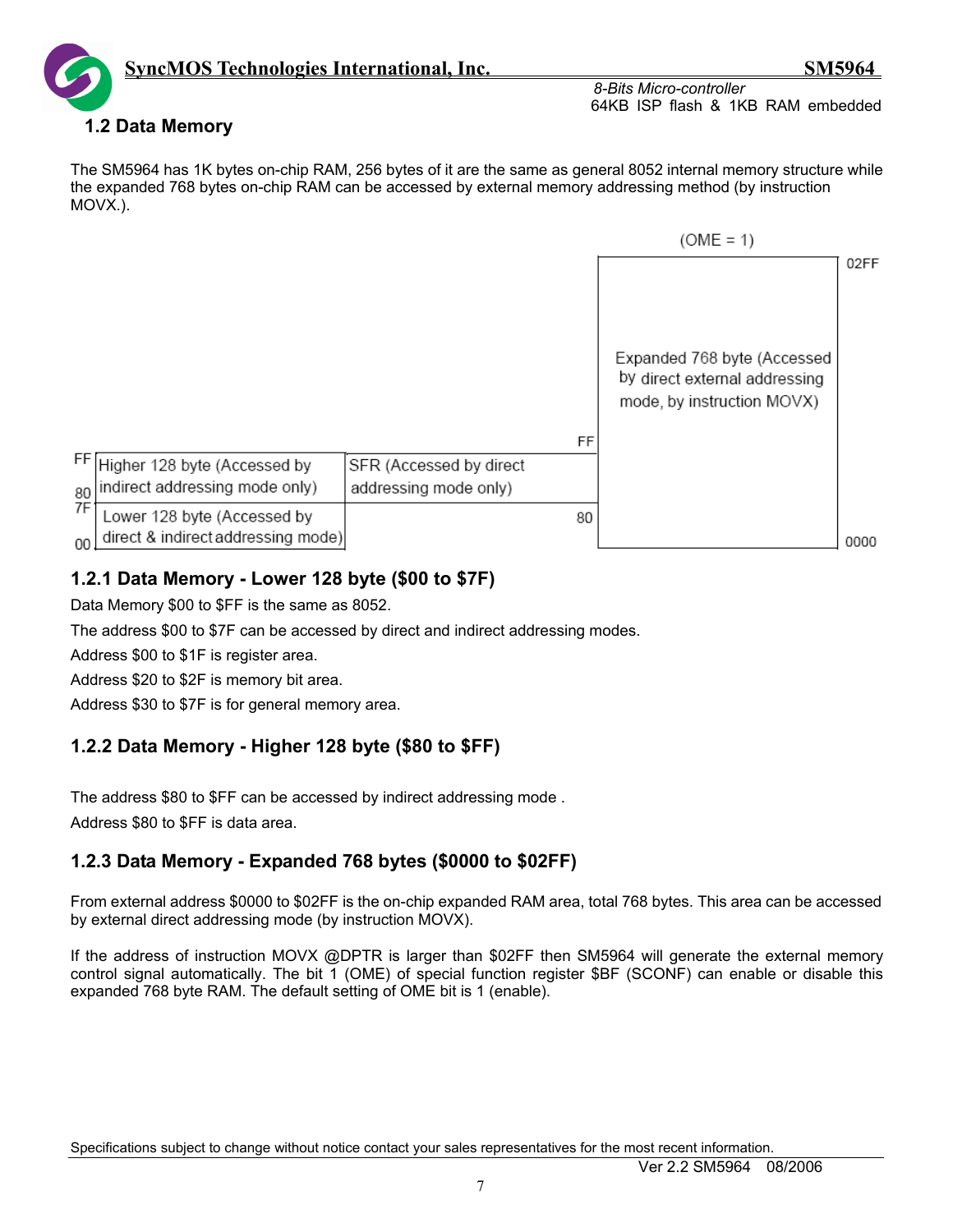

# **1.3 System Control Register (SCONF, \$BF)**

|               | bit-7      |                          |                          |                          |                          |             |     | bit-0       |
|---------------|------------|--------------------------|--------------------------|--------------------------|--------------------------|-------------|-----|-------------|
|               | <b>WDR</b> | Unused                   | Unused                   | Unused                   | DFEN                     | <b>ISPE</b> | OME | <b>ALEI</b> |
| Read / Write: | R/W        | $\overline{\phantom{a}}$ | $\overline{\phantom{a}}$ | $\overline{\phantom{a}}$ | $\overline{\phantom{a}}$ | R/W         | R/W | R/W         |
| Reset value:  |            | $\ast$                   | $\ast$                   | $\star$                  | $\star$                  |             |     |             |

WDR: Watch Dog Timer Reset. When system reset by Watch Dog Timer overflow, WDR will be set to 1.

ISPE: ISP function enable bit

OME: 768 bytes on-chip RAM enable bit .

ALEI: ALE output inhibit bit, to reduce EMI .

Setting bit 0 (ALEI) of SCONF can inhibit the clock signal in Fosc/6Hz output to the ALE pin.

The bit 1 (OME) of SCONF can enable or disable the on-chip expanded 768 byte RAM. The default setting of OME bit is 1 (enable).

The bit 7 (WDR) of SCONF is Watch Dog Timer Reset bit. It will be set to 1 when reset signal generated by WDT overflow. User should check WDR bit whenever un-predicted reset happened.

#### **2. Port 4 for PLCC or QFP package:**

The bit addressable port 4 is available with PLCC or QFP package. The port 4 has only 4 pins and its port address is located at 0D8H. The function of port 4 is the same as the function of port 1, port 2 and port 3.

#### **Port4 (P4, \$D8)**

bit-7 bit-0

|                    | Unused | Unused | Unused | Unused | P4.3 | P4.2 | P4. . | P4.0 |
|--------------------|--------|--------|--------|--------|------|------|-------|------|
| ' Write:<br>Read / | $\sim$ | -      | -      | -      | R/W  | R/W  | R/W   | R/W  |
| Reset value:       |        | ×      |        |        |      |      |       |      |

The bit 3, bit 2, bit 1, bit 0 output the setting to pin P4.3, P4.2, P4.1, P4.0 respectively.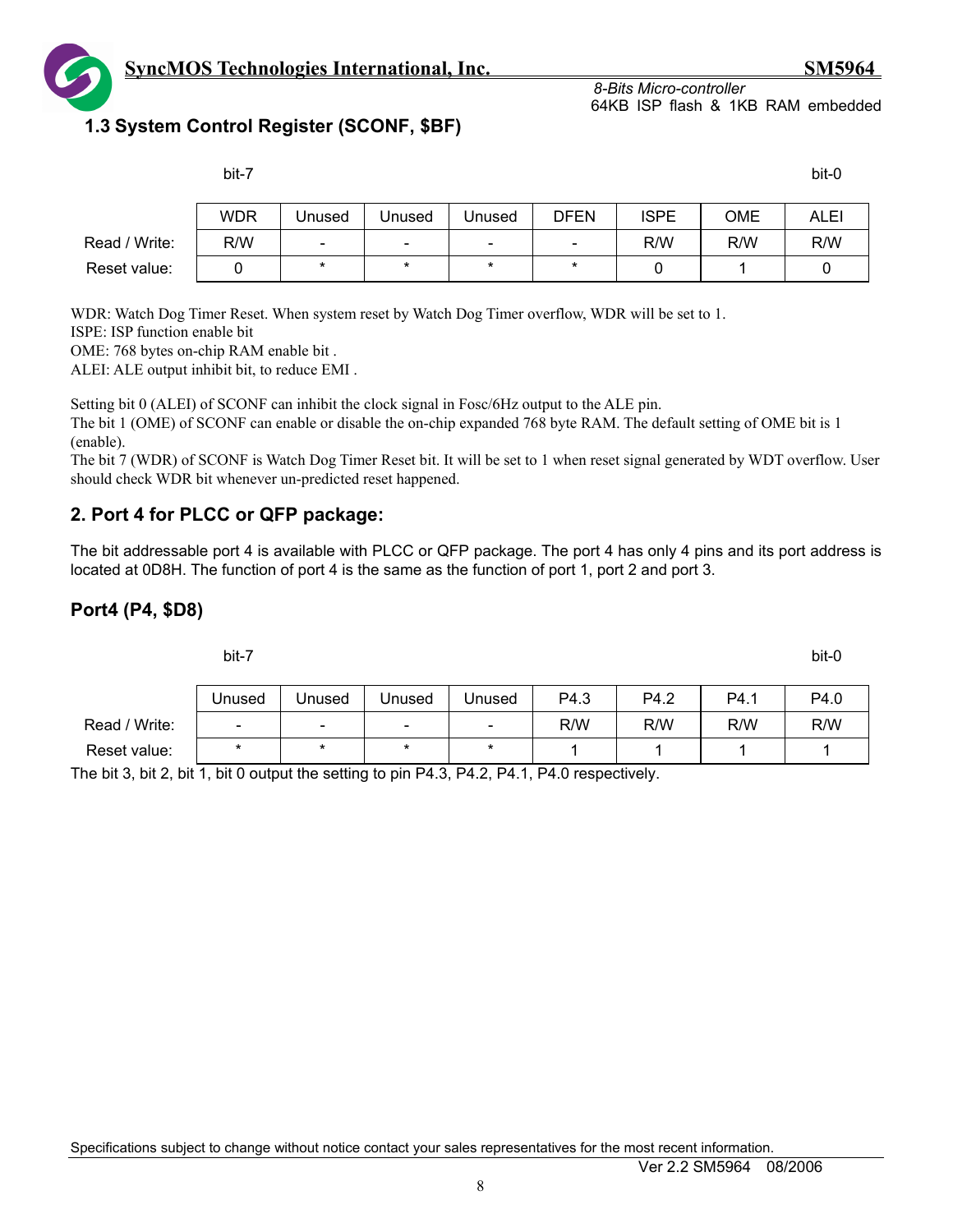*8-Bits Micro-controller* 

64KB ISP flash & 1KB RAM embedded



#### **3. In-System Programming (ISP) Function**

The SM5964 can generate flash control signal by internal hardware circuit. User utilize flash control register, flash address register and flash data register to perform the ISP function without removing the SM5964 from the system.

The SM5964 provides internal flash control signals which can do flash program/chip erase/page erase/protect functions. User need to design and use any kind of interface which SM5964 can input data. User then utilize ISP service program to perform the flash program/chip erase/page erase/protect functions.

## **3.1 ISP Service Program**

The ISP service program is a user developed firmware program which resides in the ISP service program space. After user developed the ISP service program, user then determine the size of the ISP service program. User need to program the ISP service program in the SM5964 for the ISP purpose.

The ISP service program were developed by user so that it should includes any features which relates to the flash memory programming function as well as communication protocol between SM5964 and host device which output data to the SM5964. For example, if user utilize UART interface to receive/transmit data between SM5964 and host device, the ISP service program should include baud rate, checksum or parity check or any error-checking mechanism to avoid data transmission error.

The ISP service program can be initiated under SM5964 active or idle mode. It can not be initiated under power down mode.

## **3.2 Lock Bit (N)**

The Lock Bit N has two functions: one is for service program size configuration and the other is to lock the ISP service program space from flash erase function.

The ISP service program space address range from \$F000 to \$FFFF. It can be divided as blocks of N\*512 byte. (N=0 to 8). When N=0 means no ISP function, all of 64K byte flash memory can be used as program memory. When N=1 means ISP service program occupies 512 byte while the rest of 63.5K byte flash memory can be used as program memory. The maximum ISP service program allowed is 4K byte for N=8. Under such configuration, the usable program memory space is 60K byte.

After N determined, SM5964 will reserve the ISP service program space downward from the top of the program address \$FFFF. The start address of the ISP service program located at \$Fx00 while x is an even number, depending on the lock bit N. Please see page 7 program memory diagram for this ISP service program space structure.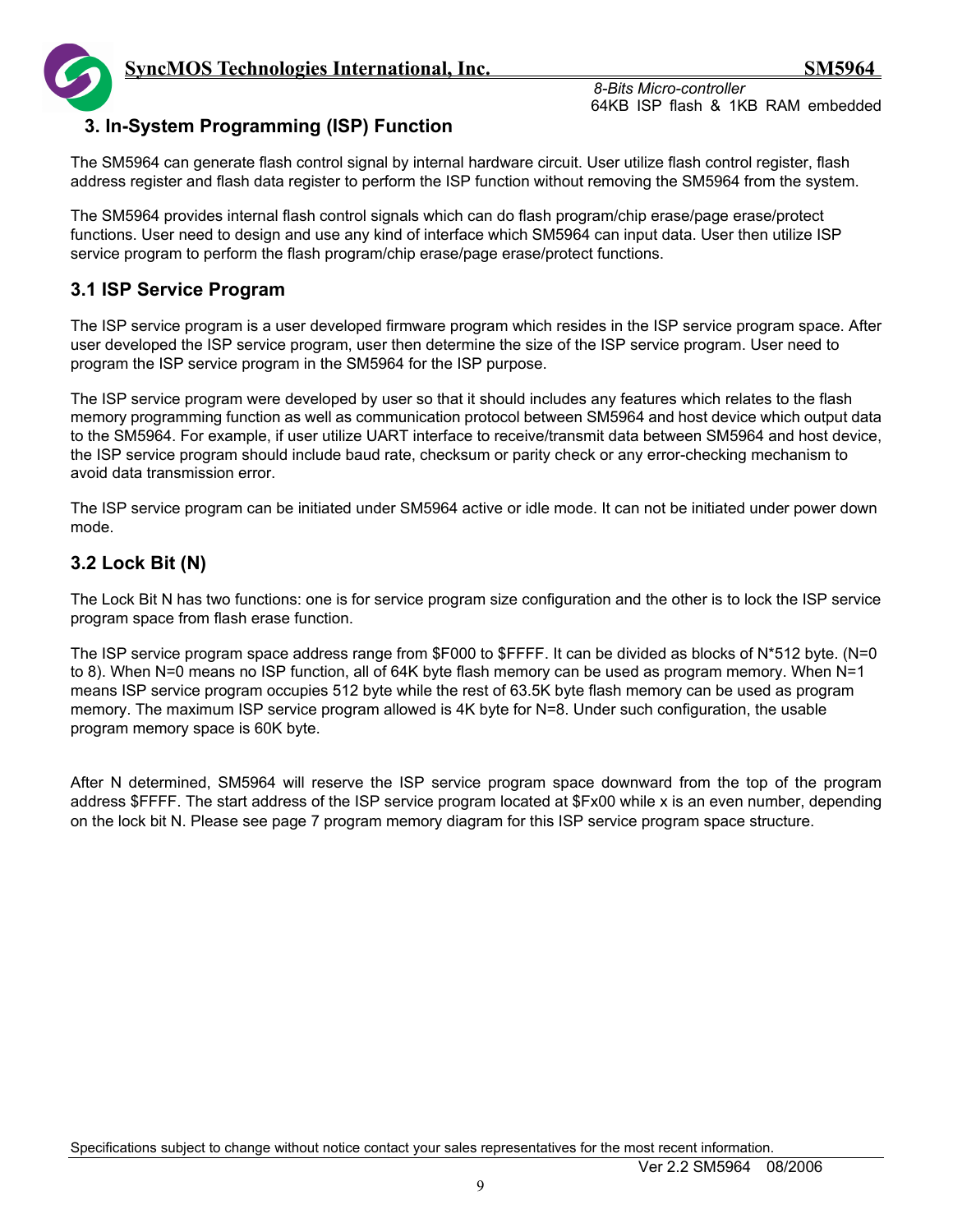

*8-Bits Micro-controller* 

64KB ISP flash & 1KB RAM embedded The lock bit N function is different from the flash protect function. The flash erase function can erase all of the flash memory except for the locked ISP service program space. If the flash not been protected, the content of ISP service program still can be read. If the flash been protected, the overall content of flash program memory space including ISP service program space can not be read.

## **3.3 Program the ISP Service Program**

After Lock Bit N is set and ISP service program been programmed, the ISP service program memory will be protected (locked) automatically. The lock bit N has its own program/erase timing. It is different from the flash memory program/erase timing so the locked ISP service program can not be erased by flash erase function. If user need to erase the locked ISP service program, he can do it by writer only. User can not change ISP service program when SM5964 was in system.

## **3.4 Initiate ISP Service Program**

To initiate the ISP service program is to load the program counter (PC) with start address of ISP service program and execute it. There are three ways to do so:

- (1) Blank reset. Hardware reset with first flash address blank (\$0000=#FFH) will load the PC with start address of ISP service program.
- (2) Execute 'JUMP' instruction can load the start address of the ISP service program to PC.

User can initiate general 8052 INT function to initiate the ISP service program. After ISP service program executed, user need to reset the SM5964, either by hardware reset or by WDT, or jump to the address \$0000 to re-start the firmware program.

## **ISP Registers - ISPFAH, ISPFAL, ISPFD and ISPC**

# **ISP Flash Address-High Register(ISPFAH,\$F4)**

|               | bit-7       |             |             |             |             |             |                 | bit-0           |
|---------------|-------------|-------------|-------------|-------------|-------------|-------------|-----------------|-----------------|
|               | <b>FA15</b> | <b>FA14</b> | <b>FA13</b> | <b>FA12</b> | <b>FA11</b> | <b>FA10</b> | FA <sub>9</sub> | FA <sub>8</sub> |
| Read / Write: | R/W         | R/W         | R/W         | R/W         | R/W         | R/W         | R/W             | R/W             |
| Reset value:  |             |             |             |             |             |             |                 |                 |

 $FA15 \sim FA8$ : flash address-high for ISP function

### **ISP Flash Address-Low Register(ISPFAL,\$F5)**

|               | bit-7 |                 |                 |     |                 |                 |                 | bit-0           |
|---------------|-------|-----------------|-----------------|-----|-----------------|-----------------|-----------------|-----------------|
|               | FA7   | FA <sub>6</sub> | FA <sub>5</sub> | FA4 | FA <sub>3</sub> | FA <sub>2</sub> | FA <sub>1</sub> | FA <sub>0</sub> |
| Read / Write: | R/W   | R/W             | R/W             | R/W | R/W             | R/W             | R/W             | R/W             |
| Reset value:  |       |                 |                 |     |                 |                 |                 |                 |

FA7 ~ FA0: flash address-low for ISP function

The ISPFAH & ISPFAL provide the 16-bit flash memory address for ISP function. The flash memory address should not include the ISP service program space address. If the flash memory address indicated by ISPFAH & ISPFAL registers overlay with the ISP service program space address, the flash program/page erase of ISP function executed thereafter will have no effect.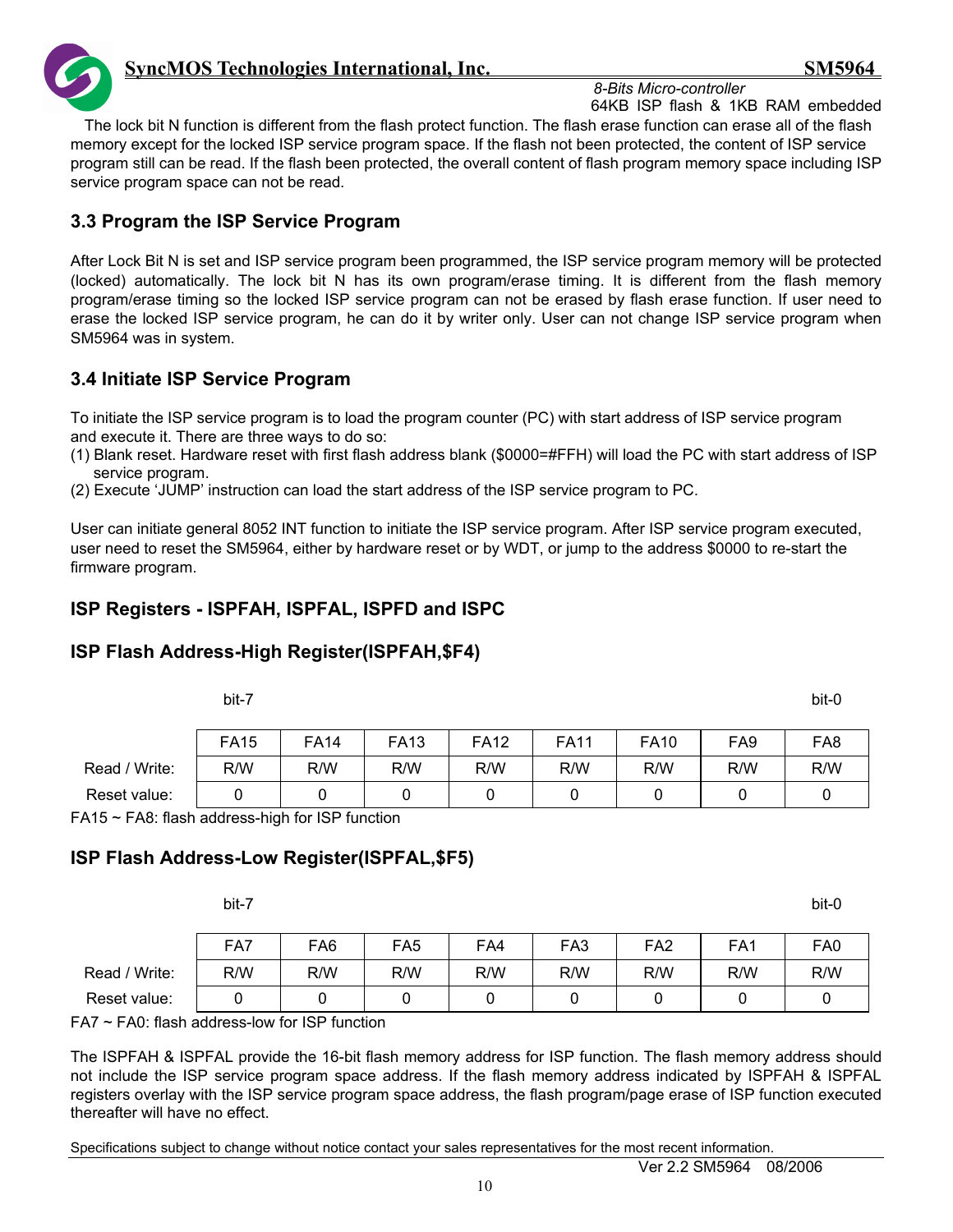



# **ISP Flash Data Register (ISPFD, \$F6)**

|               | bit-7 |                 |                 |                 |                  |                 |                 | bit-0           |
|---------------|-------|-----------------|-----------------|-----------------|------------------|-----------------|-----------------|-----------------|
|               | FD7   | FD <sub>6</sub> | FD <sub>5</sub> | FD <sub>4</sub> | F <sub>D</sub> 3 | FD <sub>2</sub> | FD <sub>1</sub> | FD <sub>0</sub> |
| Read / Write: | R/W   | R/W             | R/W             | R/W             | R/W              | R/W             | R/W             | R/W             |
| Reset value:  |       | υ               |                 |                 |                  |                 |                 |                 |

FD7 ~FD0 : flash data for ISP function

The ISPFD provide the 8-bit data for ISP function

## **ISP Flash Control Register (ISPC, \$F7)**

|               | bit-7        |        |        |                          |                          |         |       | bit-0             |
|---------------|--------------|--------|--------|--------------------------|--------------------------|---------|-------|-------------------|
|               | <b>START</b> | Unused | Unused | Unused                   | Unused                   | Unused  | ISPF1 | ISPF <sub>0</sub> |
| Read / Write: | R/W          | -      | -      | $\overline{\phantom{0}}$ | $\overline{\phantom{0}}$ | $\sim$  | R/W   | R/W               |
| Reset value:  |              |        | *      | $\star$                  | $\star$                  | $\star$ |       |                   |

F[1: 0]: ISP function select bit

START: ISP function start bit

= 1: start ISP function which indicated by bit 1, bit 0 (F1, F0)

= 0: no operation

The START bit is read-only by default, software must write three specific values 55H, AAH and 55H sequentially to the ISPFD register to enable the START bit write attribute. That is:

MOV ISPFD, #55H MOV ISPFD, #0AAH MOV ISPFD, #55H

Any attempt to set START bit will not be allowed without the procedure above.

After START bit set to 1 then the SM5964 hardware circuit will latch address and data bus and hold the program counter until the START bit reset to 0 when ISP function finished. User does not need to check START bit status by software method.

| F[1:0] | <b>ISP</b> function |
|--------|---------------------|
| 00     | Byte program        |
| 01     | Chip protect        |
| 10     | Page erase          |
| 11     | Chip erase          |

F[1:0]: ISP function select bit

One page of flash memory is 512 byte.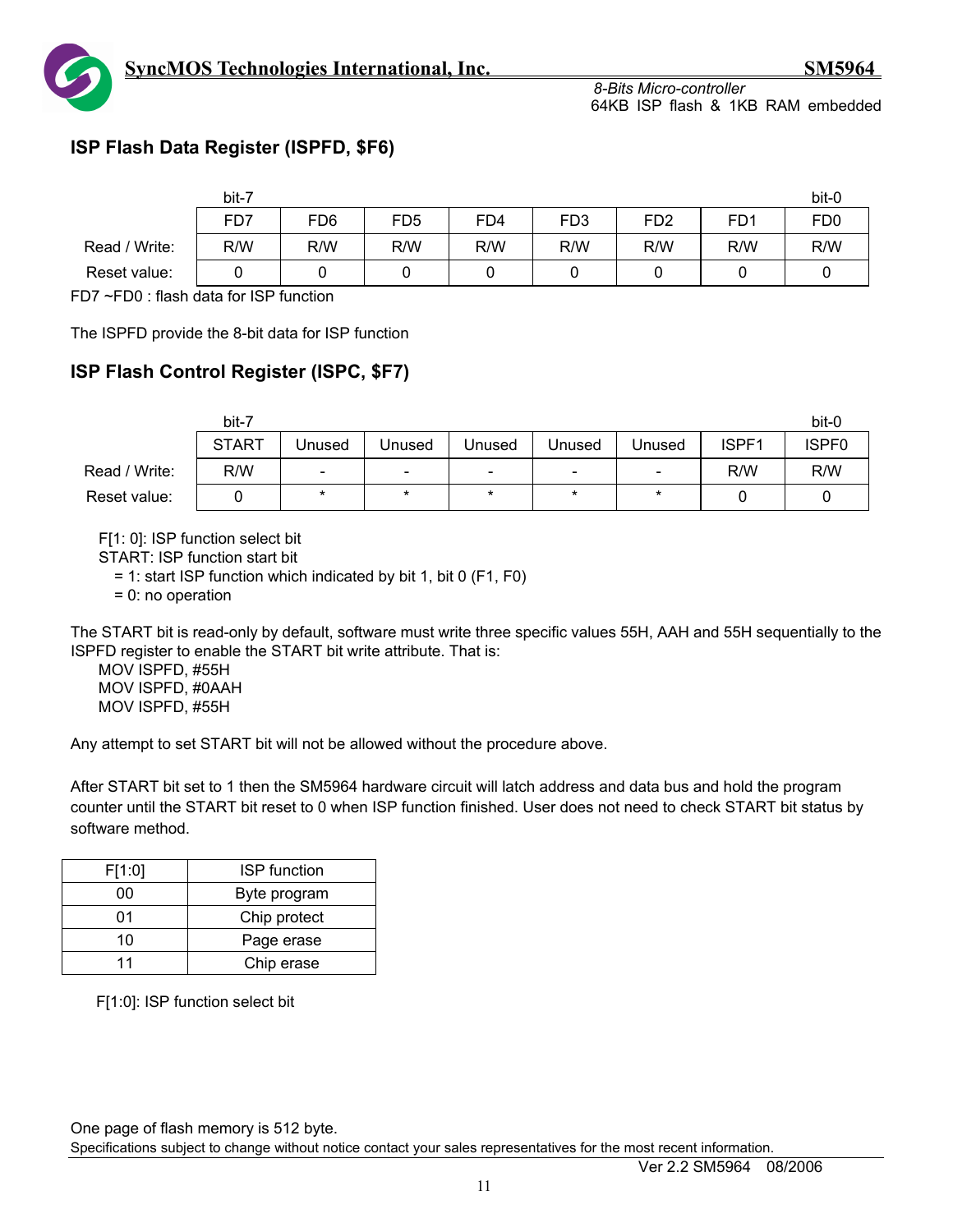

To perform byte program/page erase ISP function, user need to specify flash address at first. When performing page erase function, SM5964 will erase entire page which flash address indicated by ISPFAH & ISPFAL registers located within the page.

 e.g. flash address: \$XYMN page erase function will erase from \$XY00 to \$X(Y+1)FF (Y:even number), or page erase function will erase from \$X(Y-1) 00 to \$XYFF (Y:odd number)

To perform the chip erase ISP function, SM5964 will erase all the flash program memory except the ISP service program space, also, SM5964 will un-protect the flash memory automatically. To perform chip protect ISP function, the SM5964 flash memory content will be read #00H.

e.g. ISP service program to do the byte program - to program #22H to the address \$1005H

| MOV SCONF,#04H<br>MOV ISPFAH,#10H<br>MOV ISPFAL,#05H | ; enable SM5964 ISP function<br>; set flash address-high, 10H<br>; set flash address-low, 05H                                                                                  |
|------------------------------------------------------|--------------------------------------------------------------------------------------------------------------------------------------------------------------------------------|
| MOV ISPFD,#22H                                       | ; set flash data to be programmed, data = $22H$                                                                                                                                |
| MOV ISPC,#80H                                        | ; start to program #22H to the flash address \$1005H                                                                                                                           |
|                                                      | ; after byte program finished, START bit of ISPC will be reset to 0 automatically<br>a como como de la calcula de la calcula de la la ella de la calcula de la calcula de la c |

; program counter then point to the next instruction

#### **ISP Registers - System Control Register (SCONF,\$BF)**

|               | bit-7      |        |                          |        |               |             |     | bit-0       |
|---------------|------------|--------|--------------------------|--------|---------------|-------------|-----|-------------|
|               | <b>WDR</b> | Unused | Unused                   | Unused | <b>Unused</b> | <b>ISPE</b> | OME | <b>ALEI</b> |
| Read / Write: | R/W        | -      | $\overline{\phantom{0}}$ | $\sim$ | $\sim$        | R/W         | R/W | R/W         |
| Reset value:  |            | $\ast$ | $\star$                  | $\ast$ | $\ast$        |             |     |             |

The bit 2 (ISPE) of SCONF is ISP enable bit. User can enable overall SM5964 ISP function by setting ISPE bit to 1, to disable overall ISP function by set ISPE to 0.

The function of ISPE behaves like a security key. User can disable overall ISP function to prevent software program be erased accidentally.

### **4. Watch Dog Timer**

The Watch Dog Timer (WDT) is a 16-bit free-running counter that generate reset signal if the counter overflows. The WDT is useful for systems which are susceptible to noise, power glitches, or electronics discharge which causing software dead loop or runaway. The WDT function can help user software recover form abnormal software condition. The WDT is different from Timer0, Timer1 and Timer2 of general 8052. To prevent a WDT reset can be done by software periodically clearing the WDT counter. User should check WDR bit of SCONF register whenever un-predicted reset happened

The WDT has selectable divider input for the time base source clock. To select the divider input, the setting of bit2~bit0 (PS2~PS0) of Watch Dog Timer Control Register (WDTC) should be set accordingly.

To enable the WDT is done by setting 1 to the bit 7 (WDTE) of WDTC. After WDTE set to 1, the 16-bit counter starts to count with the selected time base source clock which set by PS2~PS0. It will generate a reset signal when overflows. The WDTE bit will be cleared to 0 automatically when SM5964 been reset, either hardware reset or WDT reset.

To reset the WDT is done by setting 1 to the CLEAR bit of WDTC. This will clear the content of the 16-bit counter and let the counter re-start to count from the beginning.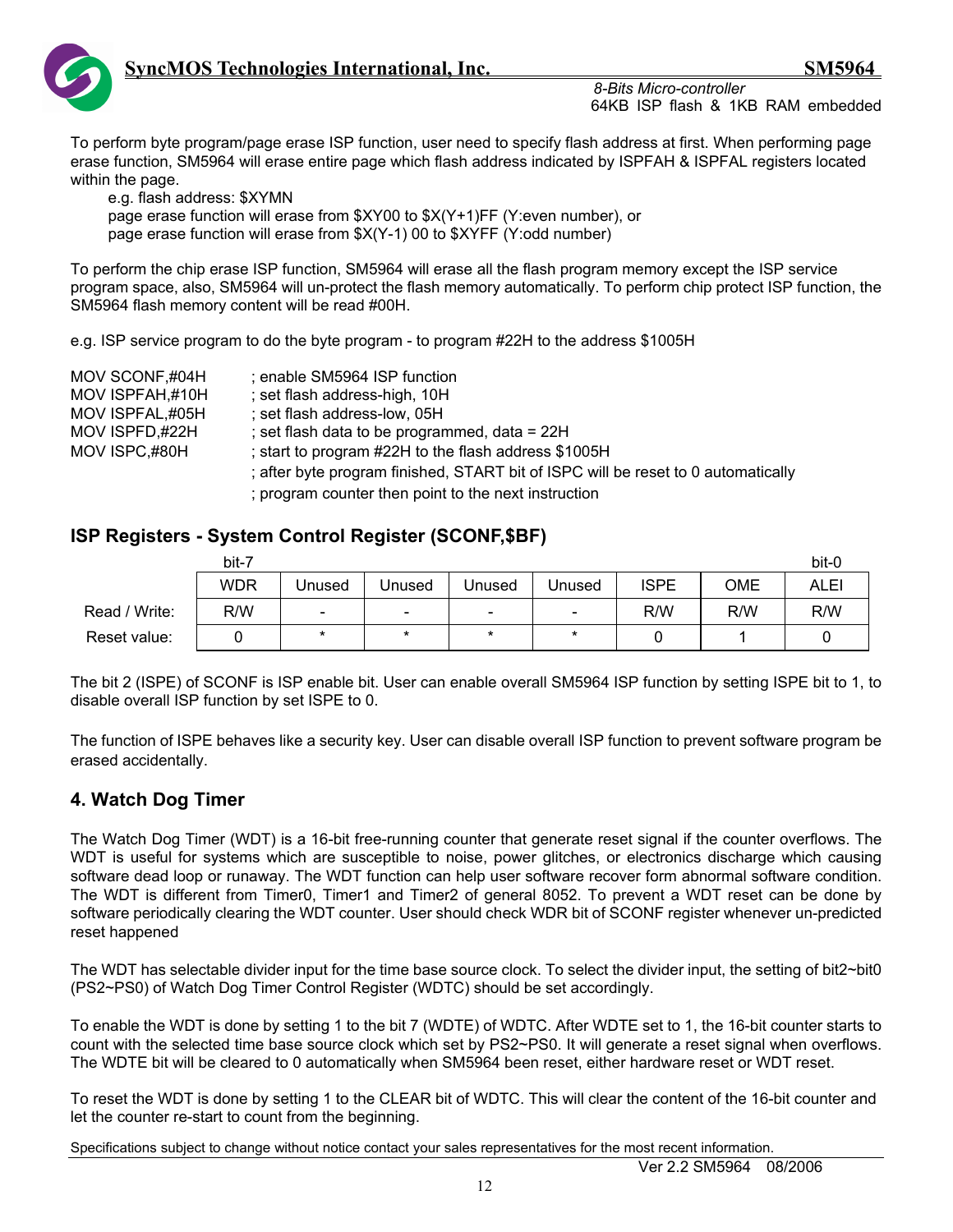

### **4.1 Watch Dog Timer Registers: WDTC and SCONF**

#### **Watch Dog Timer Registers - WDT Control Register (WDTC, \$9F)**

bit-7 bit-0

|               | <b>WDTE</b> | reserved**               | Clear | Jnused                   | Unused | PS <sub>2</sub> | PS <sub>1</sub> | PS <sub>0</sub> |
|---------------|-------------|--------------------------|-------|--------------------------|--------|-----------------|-----------------|-----------------|
| Read / Write: | R/W         | $\overline{\phantom{a}}$ | R/W   | $\overline{\phantom{0}}$ | $\sim$ | R/W             | R/W             | R/W             |
| Reset value:  |             | $\star$                  |       | $\star$                  |        |                 |                 |                 |
|               |             | $\sim$ $\sim$ $\sim$     |       |                          |        |                 |                 |                 |

\*\* Keep to "0" when write WDTC (9FH).

WDTE : Watch Dog Timer enable bit CLEAR : Watch Dog Timer reset bit PS[2:0] : Overflow period select bits

| PS [2:0] | Divider(OSC in) | Time Period (ms) @ 40 MHZ |
|----------|-----------------|---------------------------|
| 000      | 8               | 13.12.048                 |
| 001      | 16              | 26.21                     |
| 010      | 32              | 52.42                     |
| 011      | 64              | 104.8                     |
| 100      | 128             | 209.71                    |
| 101      | 256             | 419.43                    |
| 110      | 512             | 838.86                    |
| 111      | 1024            | 1677.72                   |

# **Watch Dog Timer Register - System Control Register (SCONF, \$BF)**

bit-7 bit-0

|               | WDR | Unused                   | Unused                   | Jnused | Unused | ISPE | OME | ALEI |
|---------------|-----|--------------------------|--------------------------|--------|--------|------|-----|------|
| Read / Write: | R/W | $\overline{\phantom{0}}$ | $\overline{\phantom{0}}$ | $-$    | -      | R/W  | R/W | R/W  |
| Reset value:  |     |                          | ×                        |        |        |      |     |      |

The bit 7 (WDR) of SCONF is Watch Dog Timer Reset bit. It will be set to 1 when reset signal generated by WDT overflow. User should check WDR bit whenever un-predicted reset happened.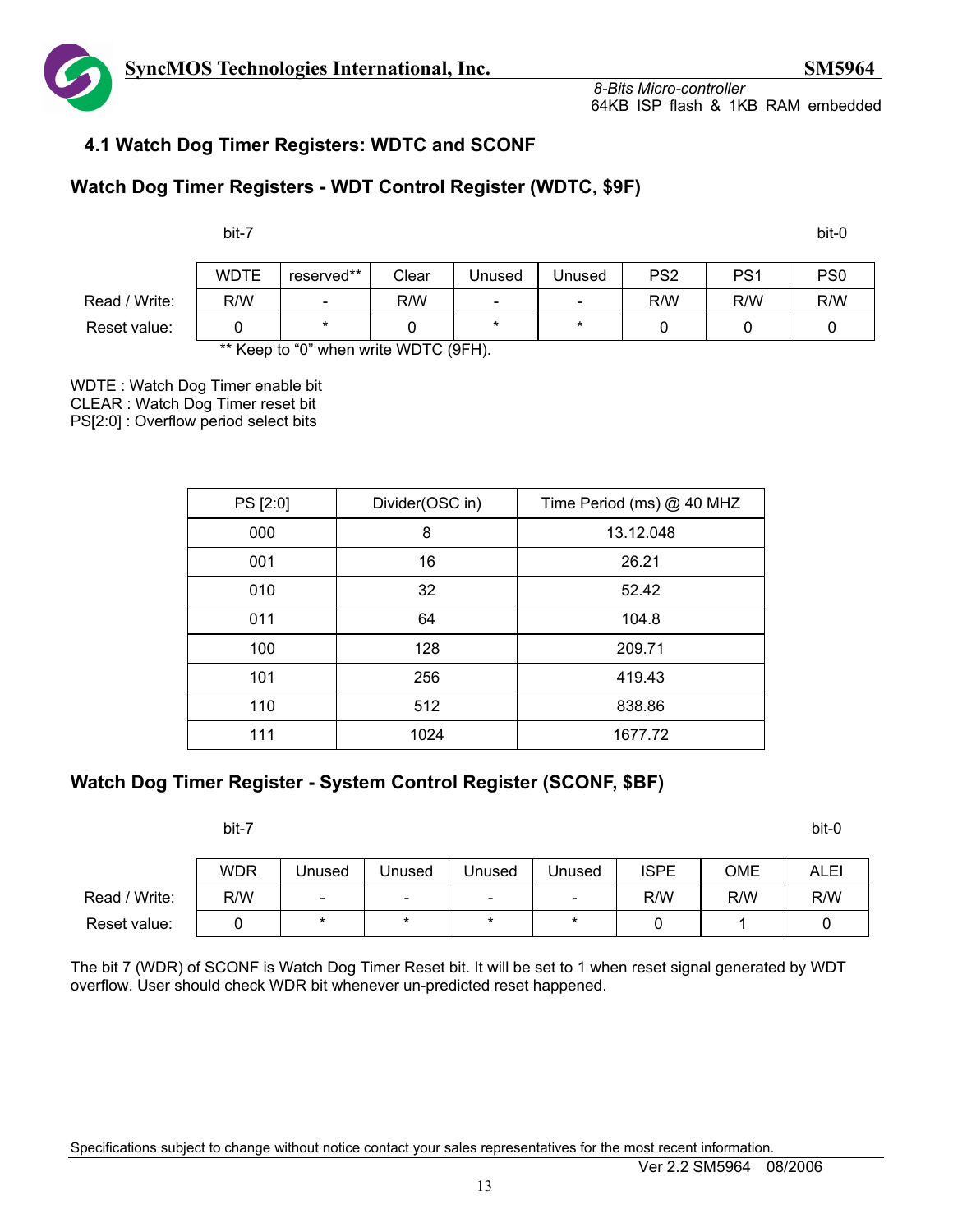

#### **5. Reduce EMI Function**

The SM5964 allows user to reduce the EMI emission by setting 1 to the bit 0 (ALEI) of SCONF register. This function will inhibit the clock signal in Fosc/6Hz output to the ALE pin.

#### **6. Specific Pulse Width Modulation (SPWM)**

The Specific Pulse Width Modulation (SPWM) module has five 8-bit channels, each channel contains a 8-bit wide SPWM data register (SPWMD) to decide number of continuous pulses within a SPWM frame cycle.

#### **6.1 SPWM Function Description:**

Each 8-bit SPWM channel is composed of an 8-bit register which contains a 5-bit SPWM in MSB portion and a 3-bit binary rate multiplier (BRM) in LSB portion. The value programmed in the 5-bit SPWM portion will determine the pulse length of the output. The 3-bit BRM portion will generate and insert certain narrow pulses among an 8-SPWM-cycle frame. The number of pulses generated is equal to the number programmed in the 3-bit BRM portion. The usage of the BRM is to generate equivalent 8-bit resolution SPWM type DAC with reasonably high repetition rate through 5-bit SPWM clock speed. The PDIV[1:0] settings of SPWMC (\$A3) register are dividend of Fosc to be SPWM clock, Fosc/2^(PDIV[1:0]+1). The SPWM output cycle frame repetition rate (frequency) equals (SPWM clock)/32 which is [Fosc/2^(PDIV[1:0]+1)]/32.

### **6.2 SPWM Registers - P1CON, SPWMC, SPWMR[4:0]**

#### **SPWM Registers - Port1 Configuration Register (P1CON, \$9B)**

|               | bit-7  |        |        |        |               |        |        | bit-0                    |
|---------------|--------|--------|--------|--------|---------------|--------|--------|--------------------------|
|               | SPWM4E | SPWM3E | SPWM2E | SPWM1E | <b>SPWM0E</b> | Unused | Jnused | Unused                   |
| Read / Write: | R/W    | R/W    | R/W    | R/W    | R/W           | $\sim$ | -      | $\overline{\phantom{a}}$ |
| Reset value:  |        |        |        |        |               | *      | $\ast$ | $\ast$                   |

SPWM[4:0]E :When the bit set to one, the corresponding SPWM pin is active as SPWM function. When the bit reset to zero, the corresponding SPWM pin is active as I/O pin. Five bits are cleared upon reset.

#### **SPWM Registers -SPWM Control Register (SPWMC, \$A3)**

bit-7 bit-0

|               | Unused                   | Unused | Unused                       | Unused | Unused | Unused | PDIV <sub>1</sub> | PDIV <sub>0</sub> |
|---------------|--------------------------|--------|------------------------------|--------|--------|--------|-------------------|-------------------|
| Read / Write: | $\overline{\phantom{0}}$ | $\sim$ | $\qquad \qquad \blacksquare$ | $\sim$ | -      | -      | R/W               | R/W               |
| Reset value:  |                          |        |                              |        |        |        |                   |                   |

PDIV[1:0] : These two bits is 2's power parameter to form a frequency divider for input clock.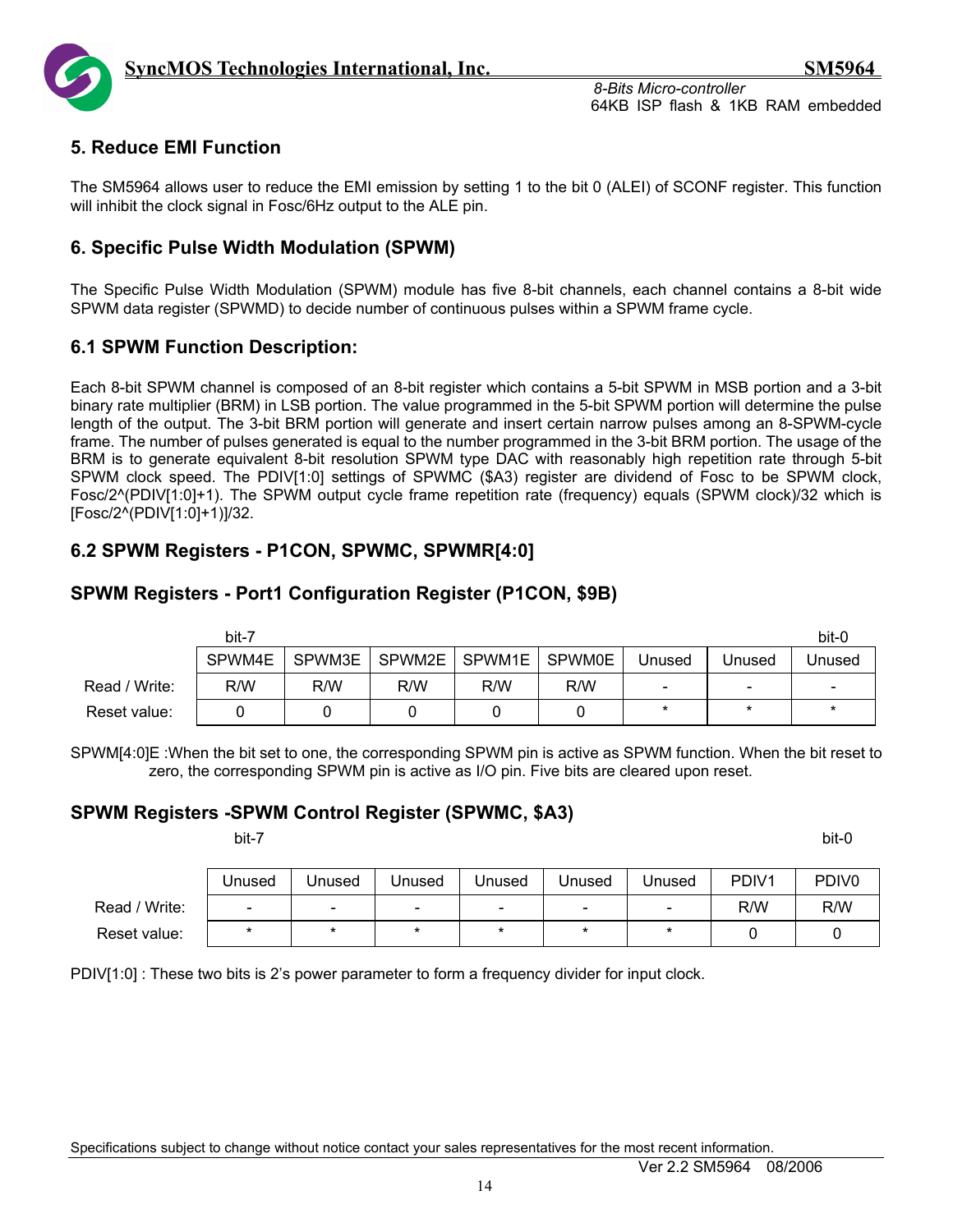

| PDIV <sub>1</sub> | PDIV <sub>0</sub> | <b>Divider</b> | SPWM clock, Fosc=20MHz | SPWM clock, Fosc=24MHz |
|-------------------|-------------------|----------------|------------------------|------------------------|
|                   |                   |                | 10MHz                  | 12MHz                  |
|                   |                   |                | 5MHz                   | 6MHz                   |
|                   |                   |                | $2.5$ MHz              | 3MHz                   |
|                   |                   | 16             | $1.25$ MHz             | $1.5$ MHz              |

#### **SPWM Data Register (SPWMD[4:0], \$AC, \$A7 ~\$A4)**

bit-7 bit-0

|               | <b>SPWMD</b> | <b>SPWMD</b> | <b>SPWMD</b> | <b>SPWMD</b> | <b>SPWMD</b> | BRM    | <b>BRM</b> | <b>BRM</b> |
|---------------|--------------|--------------|--------------|--------------|--------------|--------|------------|------------|
|               | [4:0]4       | [4:0]3       | 14:012       | I4:011       | [4:0]0       | [2:0]2 | [2:0]1     | [2:0]0     |
| Read / Write: | R/W          | R/W          | R/W          | R/W          | R/W          | R/W    | R/W        | R/W        |
| Reset value:  |              |              |              |              |              |        |            |            |

SPWMD[4:0][4:0]: content of SPWM Data Register. It determines duty cycle of SPWM output waveform.

BRM[4:0][2:0]: will insert certain narrow pulses among an 8-SPWM-cycle frame .

| $N = \text{BRM}[4:0][2:0]$ | Number of SPWM cycles inserted in an 8-cycle frame |
|----------------------------|----------------------------------------------------|
| XX1                        |                                                    |
| X1X                        |                                                    |
| 1XX                        |                                                    |

#### **Example of SPWM timing diagram:**

MOV SPWMD0, #83H ; SPWMD0[4:0]=10h (=16T high, 16T low), BRM[2:0] = 3 MOV P1CON, #08H ; Enable P1.3 as SPWM output pin



SPWM clock =  $1/T$  = Fosc / 2^(PDIV +1) The SPWM output cycle frame frequency = SPWM clock  $/$  32 = [Fosc/2 $\text{``SPFS}[1:0]+1$ ]/32

If user use Fosc=20MHz, SPFS[1:0] of SPWMC=#03H, then SPWM clock = 20MHz/2^4 = 20MHz/16 = 1.25MHz SPWM output cycle frame frequency = (20MHz/2^4)/32=39.1KHz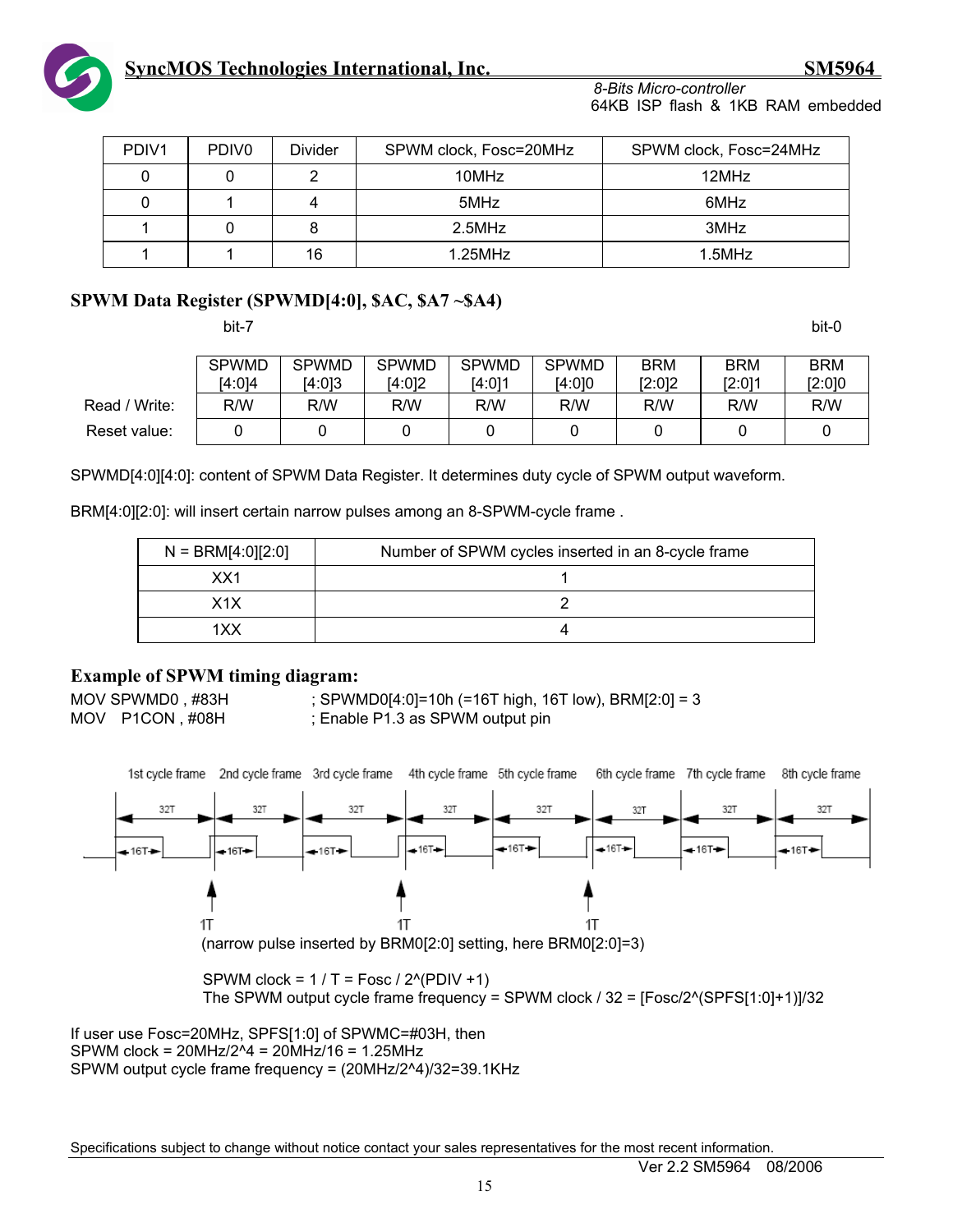

*8-Bits Micro-controller*  64KB ISP flash & 1KB RAM embedded

#### **Operating Conditions**

| Symbol           | Description           | Min. | Typ. | Max. | Unit.      | <b>Remarks</b>                 |
|------------------|-----------------------|------|------|------|------------|--------------------------------|
| TA               | Operating temperature | -40  | 25   | 85   | $\sim$     | Ambient temperature under bias |
| VCC <sub>5</sub> | Supply voltage        | 4.5  | 5.0  | 5.5  | V          |                                |
| Fosc 25          | Oscillator Frequency  | 3.0  | 25   | 25   | <b>MHz</b> | For 5V application             |
| Fosc 40          | Oscillator Frequency  | 3.0  | 40   | 40   | <b>MHz</b> | For 5V application             |

#### **DC Characteristics**

 $(TA = -40$  degree C to 85 degree C, Vcc =  $5.5V$ )

| Symbol           | Parameter                            | Valid                  | Min.   | Max.      | Unit   | <b>Test Conditions</b> |
|------------------|--------------------------------------|------------------------|--------|-----------|--------|------------------------|
| VIL1             | Input Low Voltage                    | port 0,1,2,3,4,#EA     | $-0.5$ | 0.8       | $\vee$ | $Vcc = 5V$             |
| VIL <sub>2</sub> | Input Low Voltage                    | RES, XTAL1             | 0      | 0.8       | $\vee$ |                        |
| VIH1             | Input High Voltage                   | port 0,1,2,3,4,#EA     | 2.0    | $Vcc+0.5$ | $\vee$ |                        |
| VIH <sub>2</sub> | Input High Voltage                   | RES, XTAL1             | 70%Vcc | $Vcc+0.5$ | $\vee$ |                        |
| VOL1             | <b>Output Low Voltage</b>            | port 0, ALE, #PSEN     |        | 0.45      | V      | $IOL=3.2mA$            |
| VOL <sub>2</sub> | <b>Output Low Voltage</b>            | port 1,2,3,4           |        | 0.45      | $\vee$ | $IOL=1.6mA$            |
| VOH <sub>1</sub> | Output High Voltage                  | port 0                 | 2.4    |           | V      | IOH=-800uA             |
|                  |                                      |                        | 90%Vcc |           | V      | $IOH = -80uA$          |
| VOH <sub>2</sub> | Output High Voltage                  | port 1,2,3,4,ALE,#PSEN | 2.4    |           | $\vee$ | IOH=-60uA              |
|                  |                                      |                        | 90%Vcc |           | $\vee$ | $IOH = -10uA$          |
| IIL.             | Logical 0 Input Current              | port 1,2,3,4           |        | $-75$     | uA     | $V$ in=0.45 $V$        |
| ITL              | <b>Logical Transition Current</b>    | port 1,2,3,4           |        | $-650$    | uA     | $V$ in= $2.0V$         |
| ILI              | Input Leakage Current                | port 0, #EA            |        | ±10       | uA     | $0.45V <$ Vin $<$ Vcc  |
| R RES            | <b>Reset Pull-down</b><br>Resistance | <b>RES</b>             | 50     | 300       | Kohm   |                        |
| C IO             | Pin Capacitance                      |                        |        | 10        | pF     | Freq=1MHz, Ta=25 $°C$  |
| I CC             | Power Supply Current                 | Vdd                    |        | 20        | mA     | Active mode, 16MHz     |
|                  |                                      |                        |        | 6.5       | mA     | Idle mode, 16MHz       |
|                  |                                      |                        |        | 50        | uA     | Power down mode        |

Note1:Under steady state (non-transient) conditions, IOL must be externally

Limited as follows : Maximum IOL per port pin : 10mA

Maximum IOL per 8-bit port : port 0 :26mA

port 1,2,3 :15mA

Maximum total IOL for all output pins : 71mA

If IOL exceeds the condition, VOL may exceed the related specification. Pins are not guaranteed to sink current greater than the listed test conditions.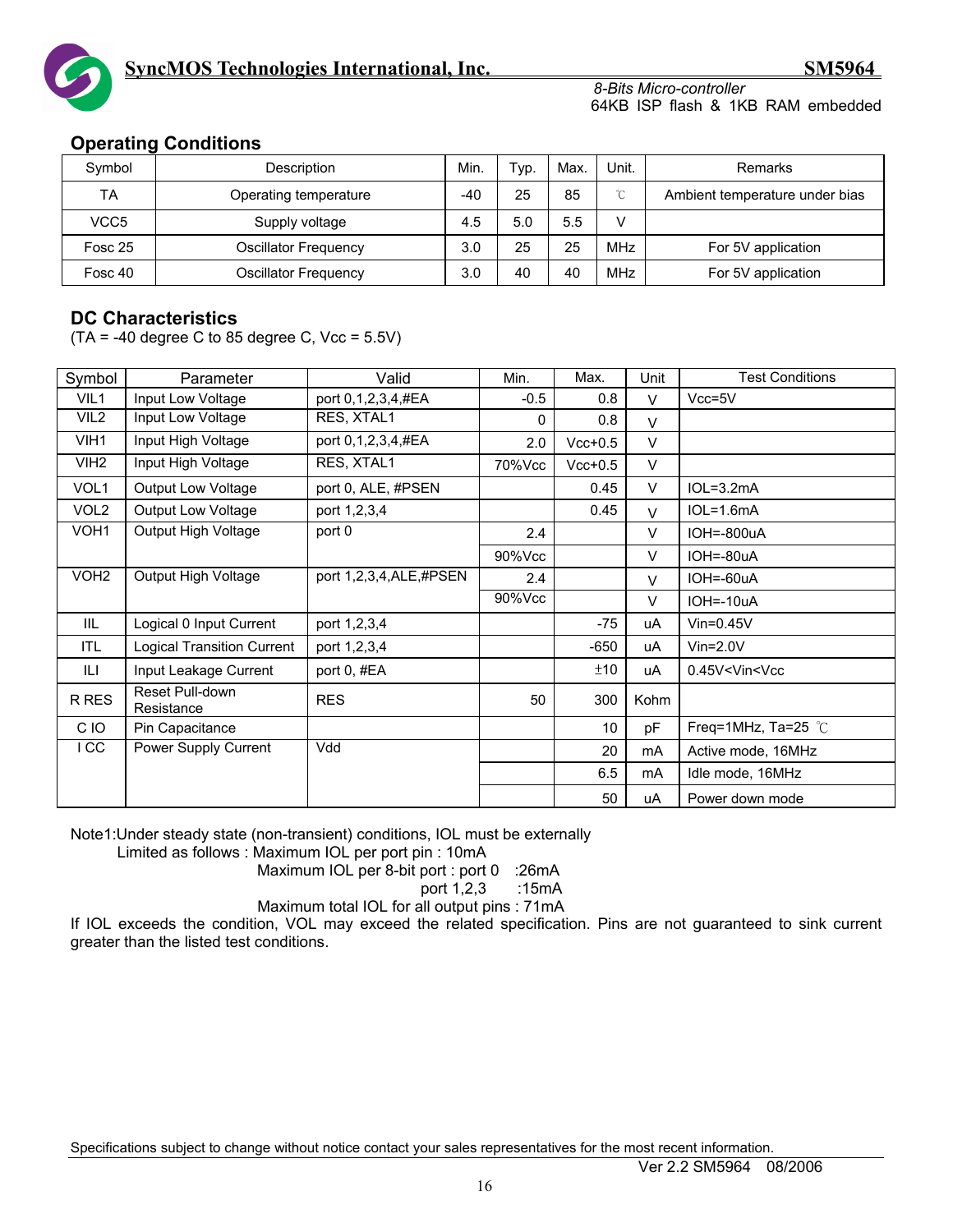*8-Bits Micro-controller* 

64KB ISP flash & 1KB RAM embedded

ICC Active mode test circuit



#### **AC Characteristics**

(16/25/40MHz, operating conditions; CL for Port 0, ALE and PSEN Outputs=150pF; CL for all Other Output=80pF)

| Symbol        | Parameter                         | Valid Cycle   | fosc=16MHz |      | Variable fosc |              |      | Unit       | Remarks |  |
|---------------|-----------------------------------|---------------|------------|------|---------------|--------------|------|------------|---------|--|
|               |                                   |               | Min.       | Typ. | Max           | Min.         | Typ. | Max        |         |  |
| <b>TLHLL</b>  | ALE pulse width                   | RD/WRT        | 115        |      |               | $2xT - 10$   |      |            | nS      |  |
| <b>T AVLL</b> | Address Valid to ALE low          | <b>RD/WRT</b> | 43         |      |               | $T - 20$     |      |            | nS      |  |
| <b>T LLAX</b> | Address Hold after ALE low        | RD/WRT        | 53         |      |               | $T - 10$     |      |            | nS      |  |
| <b>T LLIV</b> | ALE low to Valid Instruction In   | <b>RD</b>     |            |      | 240           |              |      | $4xT-10$   | nS      |  |
| T LLPL        | ALE low to #PSEN low              | <b>RD</b>     | 53         |      |               | $T - 10$     |      |            | nS      |  |
| T PLPH        | #PSEN pulse width                 | <b>RD</b>     | 173        |      |               | $3xT - 15$   |      |            | nS      |  |
| <b>T PLIV</b> | #PSEN low to Valid Instruction In | <b>RD</b>     |            |      | 177           |              |      | $3xT-10$   | nS      |  |
| <b>T PXIX</b> | Instruction Hold after #PSEN      | <b>RD</b>     | 0          |      |               | $\mathbf 0$  |      |            | nS      |  |
| T PXIZ        | Instruction Float after #PSEN     | <b>RD</b>     |            |      | 87            |              |      | $T + 25$   | nS      |  |
| <b>T AVIV</b> | Address to Valid Instruction In   | <b>RD</b>     |            |      | 292           |              |      | 5xT-20     | nS      |  |
| T PLAZ        | #PSEN low to Address Float        | <b>RD</b>     |            |      | 10            |              |      | 10         | nS      |  |
| <b>T RLRH</b> | #RD pulse width                   | <b>RD</b>     | 365        |      |               | $6xT - 10$   |      |            | nS      |  |
| <b>T WLWH</b> | #WR pulse width                   | <b>WRT</b>    | 365        |      |               | $6xT - 10$   |      |            | nS      |  |
| <b>T RLDV</b> | #RD low to Valid Data In          | <b>RD</b>     |            |      | 302           |              |      | $5xT - 10$ | nS      |  |
| T RHDX        | Data Hold after #RD               | <b>RD</b>     | 0          |      |               | $\mathbf{0}$ |      |            | nS      |  |
| T RHDZ        | Data Float after #RD              | <b>RD</b>     |            |      | 145           |              |      | $2xT+20$   | nS      |  |
| <b>T LLDV</b> | ALE low to Valid Data In          | <b>RD</b>     |            |      | 590           |              |      | $8xT - 10$ | nS      |  |
| <b>T AVDV</b> | Address to Valid Data In          | <b>RD</b>     |            |      | 542           |              |      | $9xT - 20$ | nS      |  |
| <b>TLLYL</b>  | ALE low to #WR High or #RD low    | RD/WRT        | 178        |      | 197           | $3xT-10$     |      | $3xT+10$   | nS      |  |
| T AVYL        | Address Valid to #WR or #RD low   | <b>RD/WRT</b> | 230        |      |               | 4xT-20       |      |            | nS      |  |
| T QVWH        | Data Valid to #WR High            | <b>WRT</b>    | 403        |      |               | 7xT-35       |      |            | nS      |  |
| T QVWX        | Data Valid to #WR transition      | <b>WRT</b>    | 38         |      |               | $T - 25$     |      |            | nS      |  |
| <b>T WHQX</b> | Data hold after #WR               | <b>WRT</b>    | 73         |      |               | $T + 10$     |      |            | nS      |  |
| <b>T RLAZ</b> | #RD low to Address Float          | <b>RD</b>     |            |      |               |              |      | 5          | nS      |  |
| T YALH        | #WR or #RD high to ALE high       | RD/WRT        | 53         |      | 72            | $T - 10$     |      | $T + 10$   | nS      |  |
| T CHCL        | clock fall time                   |               |            |      |               |              |      |            | nS      |  |
| T CLCX        | clock low time                    |               |            |      |               |              |      |            | nS      |  |

Specifications subject to change without notice contact your sales representatives for the most recent information.

Ver 2.2 SM5964 08/2006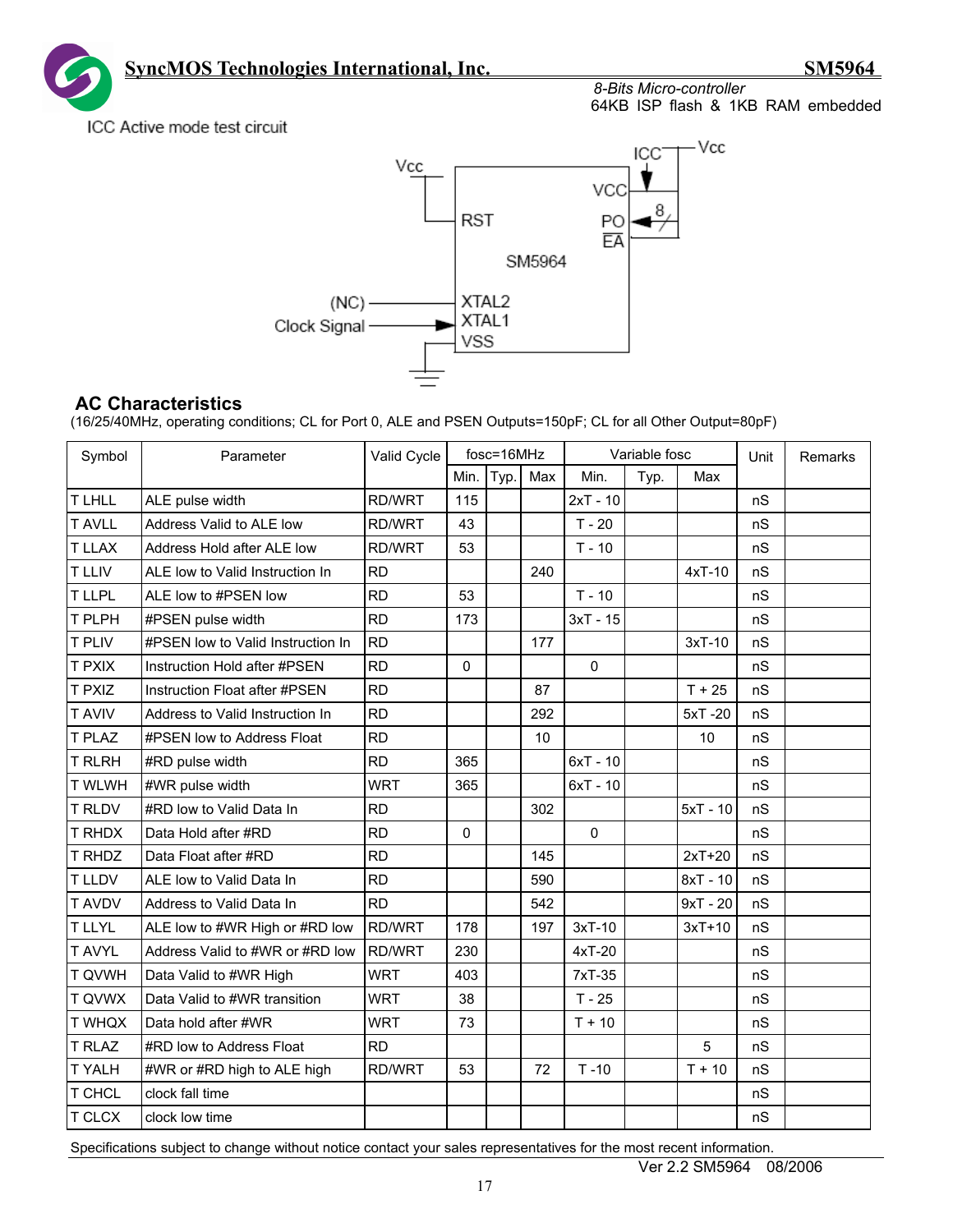

|                |                       |  | _ _ _ _ _ _ _ _ _ _ _ _ _ _ _ _ _ |  |  |           |  |    |                                   |
|----------------|-----------------------|--|-----------------------------------|--|--|-----------|--|----|-----------------------------------|
|                |                       |  |                                   |  |  |           |  |    | 64KB ISP flash & 1KB RAM embedded |
| IT CLCH        | I clock rise time     |  |                                   |  |  |           |  | nS |                                   |
| <b>IT CHCX</b> | clock high time       |  |                                   |  |  |           |  | nS |                                   |
|                | T, TCLCL clock period |  | 63                                |  |  | $1/f$ osc |  | nS |                                   |

# **ISP Test Conditions**

(40 MHZ, typical operating conditions, valid for SM5964 series)

| Symbol     | <b>MAX</b>         | Remark     |
|------------|--------------------|------------|
| Chip erase | 3000 <sub>ms</sub> | $Vcc = 5V$ |
| Page erase | 10 <sub>ms</sub>   | $^{16}$    |
| Program    | 30us               | $^{16}$    |
| Protect    | 400us              | $^{16}$    |

#### Application Reference

| Valid for SM5964 |       |             |              |              |  |  |  |  |
|------------------|-------|-------------|--------------|--------------|--|--|--|--|
| X'tal            | 3MHz  | 6MHz        | 9MHz         | 12MHz        |  |  |  |  |
| C <sub>1</sub>   | 30 pF | 30 pF       | 30 pF        | 30 pF        |  |  |  |  |
| C <sub>2</sub>   | 30 pF | 30 pF       | 30 pF        | 30 pF        |  |  |  |  |
| R                | open  | open        | open         | open         |  |  |  |  |
|                  |       |             |              |              |  |  |  |  |
| X'tal            | 16MHz | 25MHz       | 33MHz        | 40MHz        |  |  |  |  |
| C <sub>1</sub>   | 30 pF | 15pF        | 5 pF         | 2 pF         |  |  |  |  |
| C <sub>2</sub>   | 30 pF | 15 pF       | 5 pF         | 2 pF         |  |  |  |  |
| R                | open  | $62K\Omega$ | $6.8K\Omega$ | $4.7K\Omega$ |  |  |  |  |



*8-Bits Micro-controller* 

NOTE: Oscillation circuit may differs with different crystal or ceramic resonator in higher oscillation frequency which was due to each crystal or ceramic resonator has its own characteristics. User should check with the crystal or ceramic resonator manufacture for appropriate value of external components. Please see SM59264 application note for details.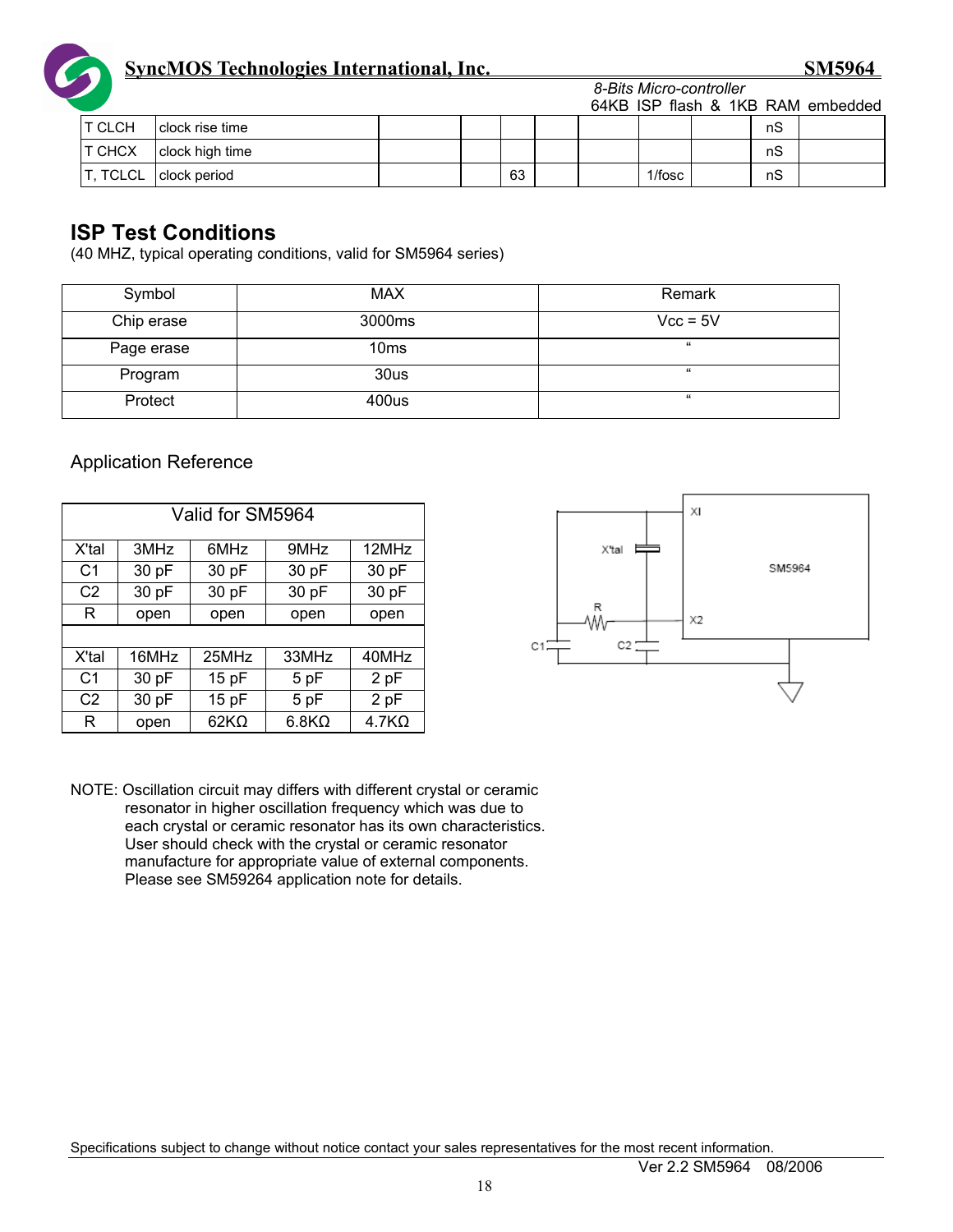*8-Bits Micro-controller*  64KB ISP flash & 1KB RAM embedded



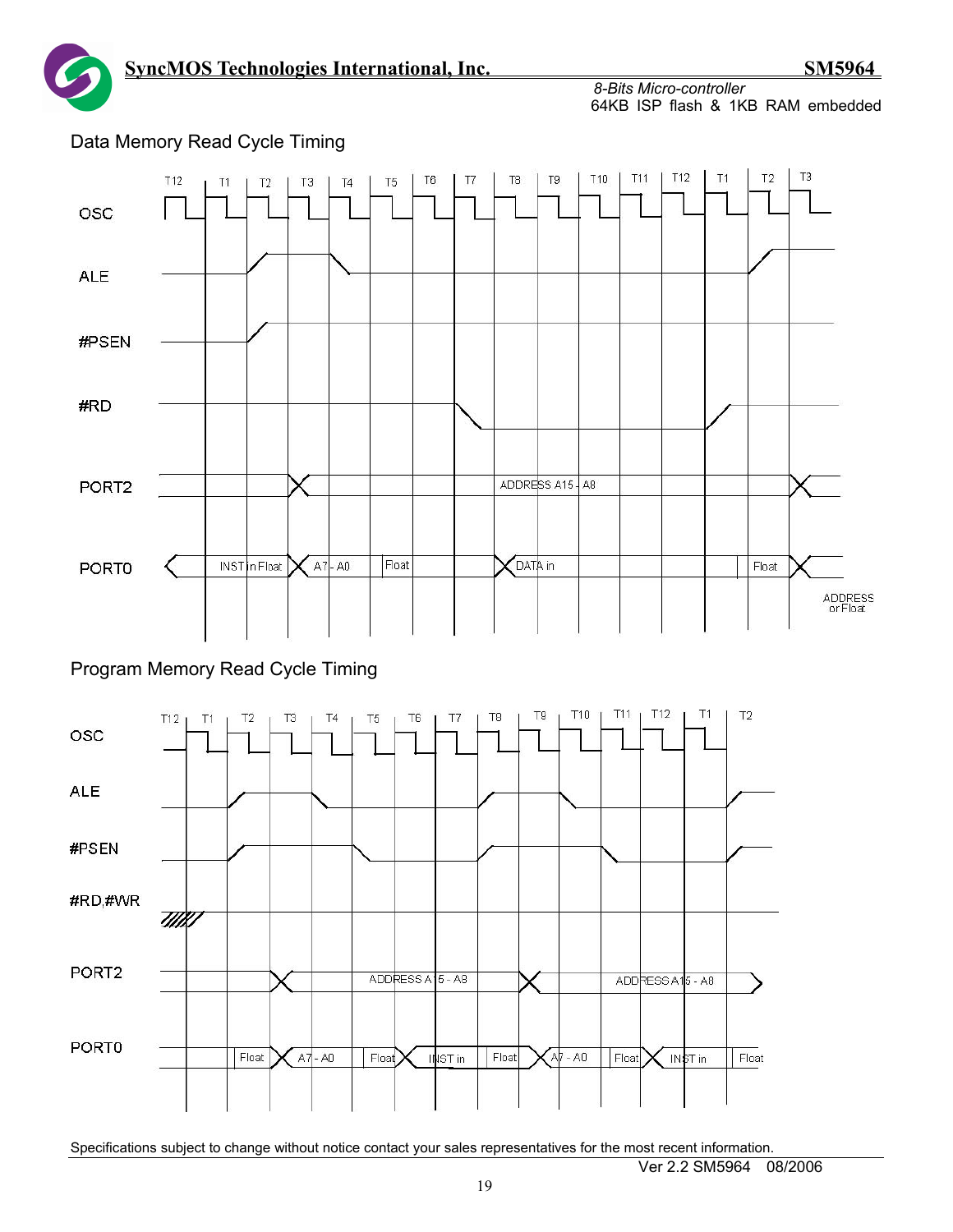*8-Bits Micro-controller*  64KB ISP flash & 1KB RAM embedded



Data Memory Write Cycle Timing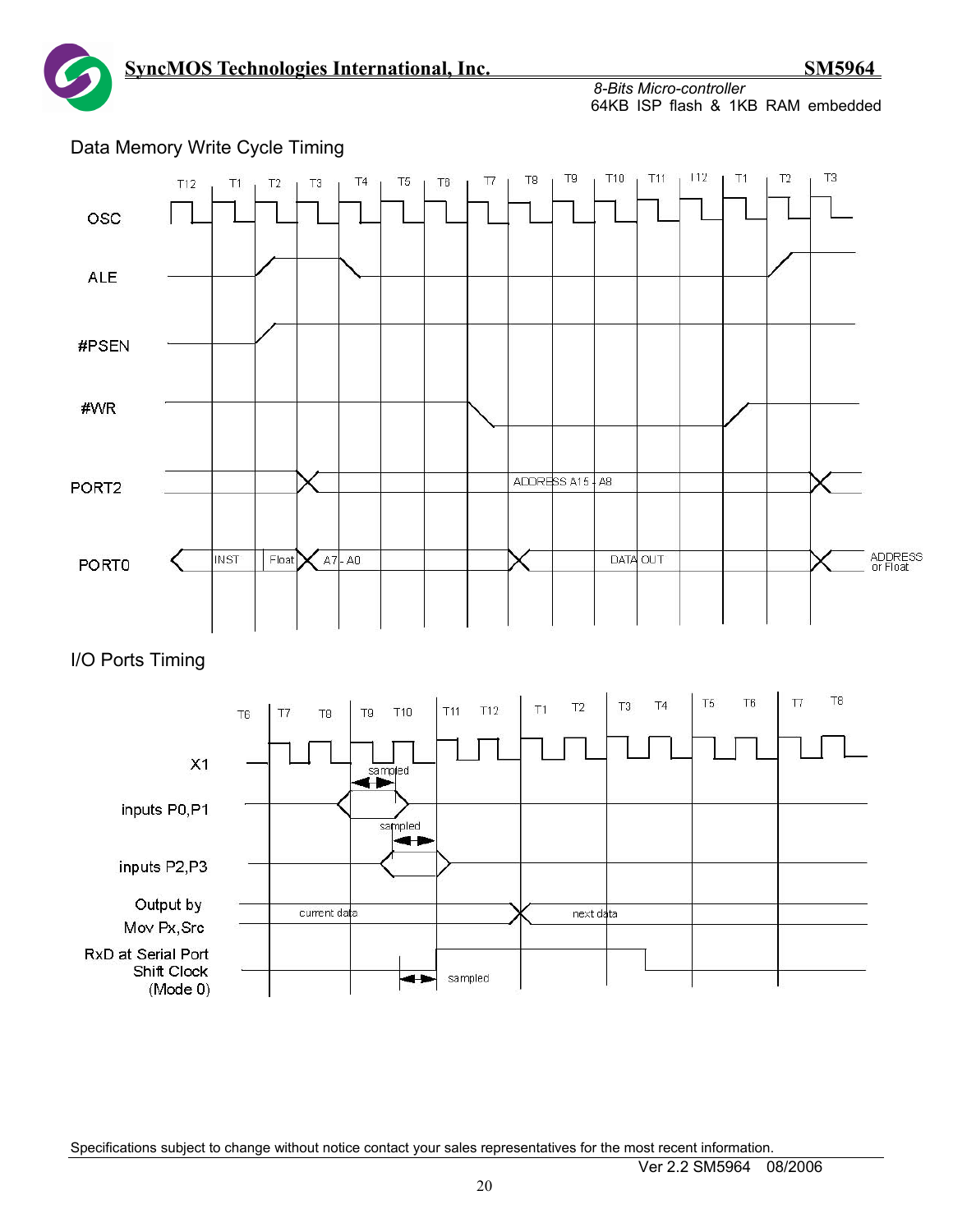



# Tm.I External Program Memory Read Cycle



# Tm.II External Data Memory Read Cycle

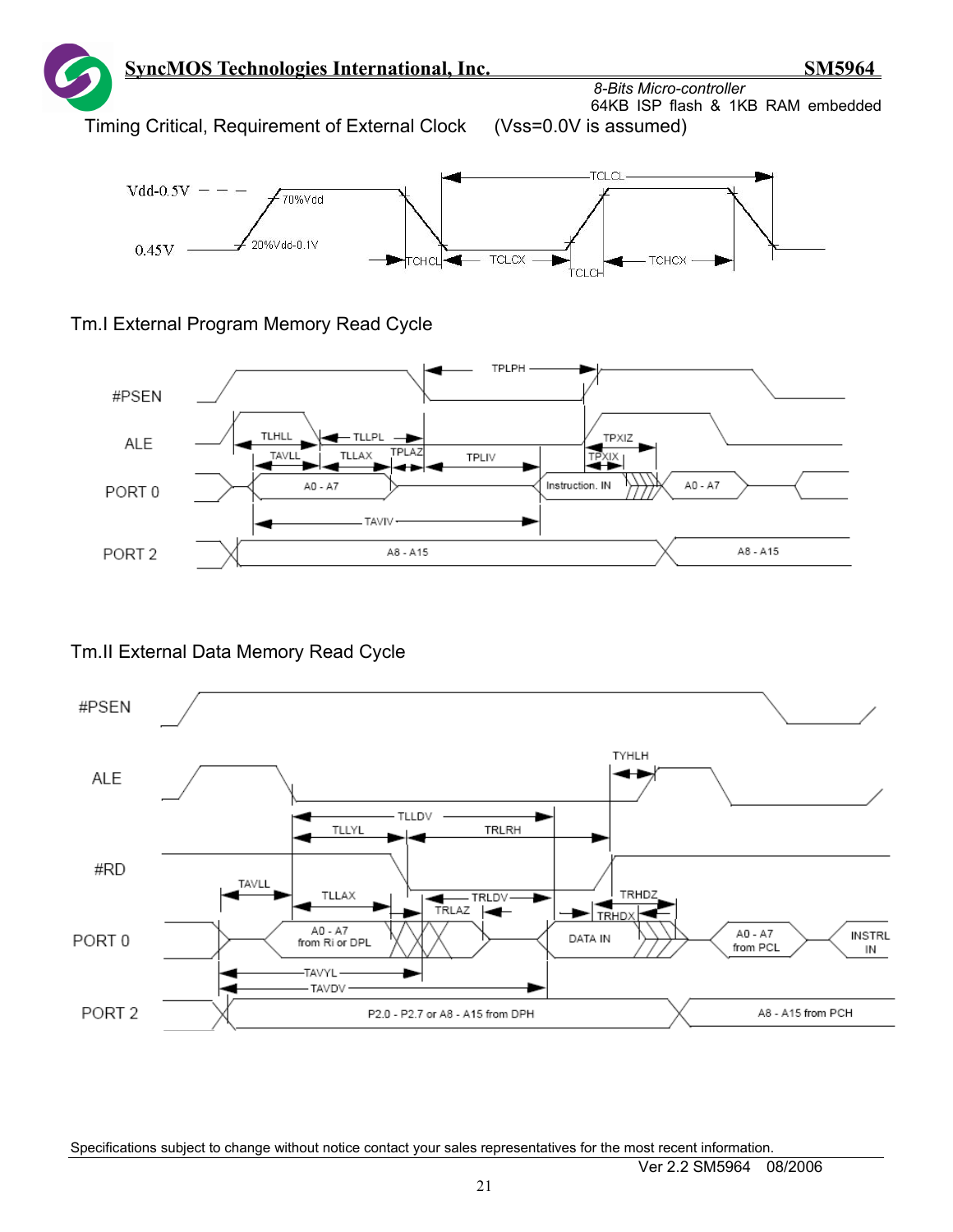

Tm.III External Data Memory Write Cycle

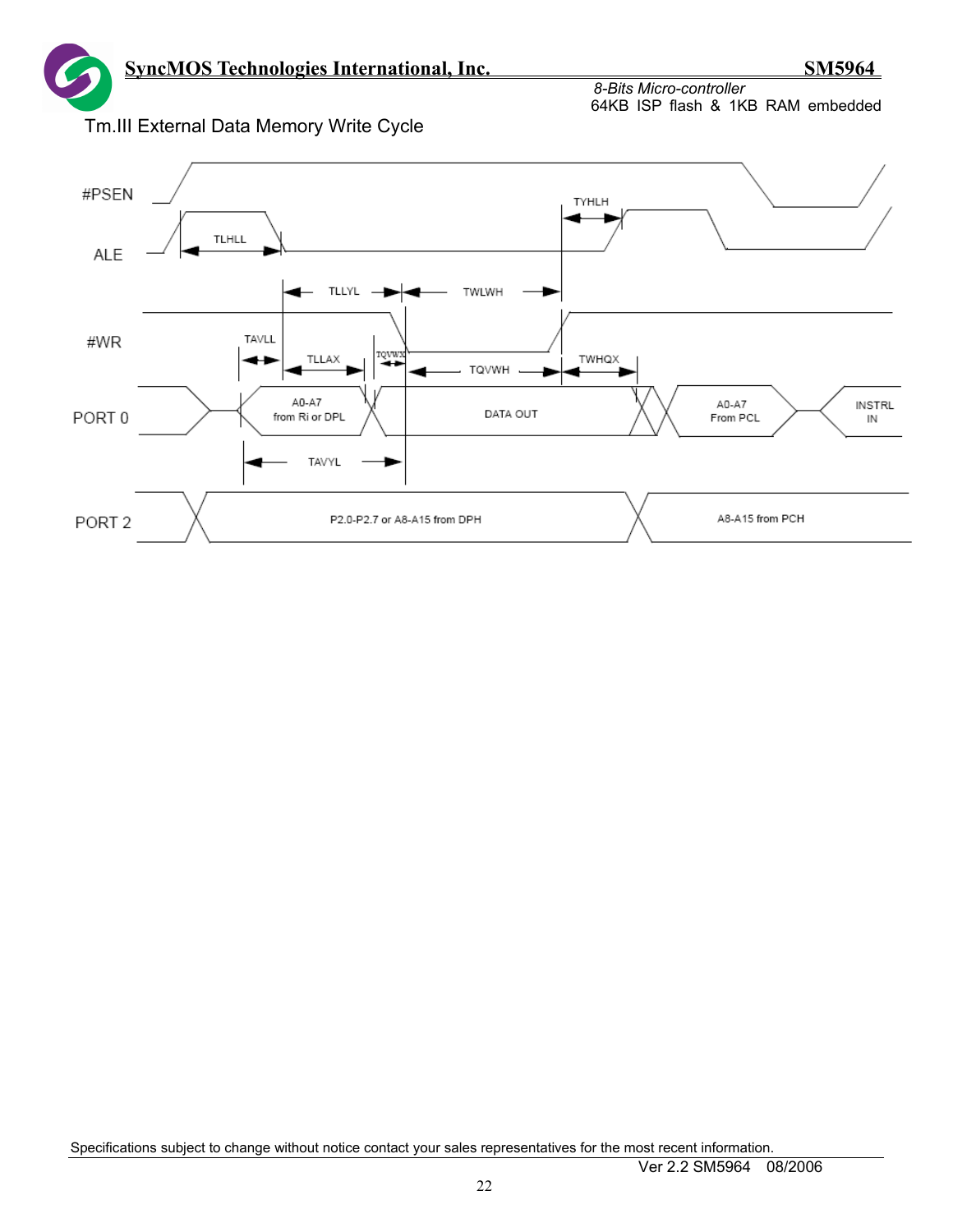![](_page_22_Picture_1.jpeg)

![](_page_22_Figure_4.jpeg)

# **PDIP 40L (600mil) Package Informatio**n:

![](_page_22_Figure_6.jpeg)

| <b>Symbol</b>  |             | Dimension in mm |              | <b>Dimension in MIL</b> |            |              |  |
|----------------|-------------|-----------------|--------------|-------------------------|------------|--------------|--|
|                | Min         | <b>Nom</b>      | Max          | Min                     | <b>Nom</b> | <b>Max</b>   |  |
| A1             | 0.254       |                 |              | 10                      |            |              |  |
| A2             | 3.683       | 3.810           | 3.937        | 145                     | 150        | 155          |  |
| b              | 0.356       | 0.500           | 0.660        | 14                      | 20         | 26           |  |
| b <sub>1</sub> | 0.356       | 0.457           | 0.508        | 14                      | 18         | 22           |  |
| b2             | 1.016       | 1.270           | 1.524        | 40                      | 50         | 60           |  |
| b <sub>3</sub> | 1.016       | 1.321           | 1.626        | 40                      | 52         | 64           |  |
| c              | 0.203       | 0.254           | 0.432        | 8                       | 10         | 17           |  |
| c1             | 0.203       | 0.254           | 0.356        | 8                       | 10         | 14           |  |
| D              | 52.07       | 52.2            | 52.32        | 2050                    | 2055       | 2060         |  |
| Е              | 14.99       | 15.24           | 15.49        | 590                     | 600        | 610          |  |
| E1             | 13.69       | 13.87           | 13.94        | 539                     | 546        | 549          |  |
| е              |             | 2.540           |              |                         | 100        |              |  |
| eВ             | 15.75       | 16.26           | 16.76        | 620                     | 640        | 660          |  |
| L              | 2.921       | 3.302           | 3.683        | 115                     | 130        | 145          |  |
| S              | 1.727       | 1.981           | 2.235        | 68                      | 78         | 88           |  |
| Q1             | 1.651       | 1.778           | 1.905        | 65                      | 70         | 75           |  |
| θ              | $0^{\circ}$ |                 | $10^{\circ}$ | $0^{\circ}$             |            | $10^{\circ}$ |  |

#### Note:

- 1. Refer to JEDEC STD.MS-011(AC).
- 2. Dimension D and E1 do not include mold protrusion. Allowable protrusion is 0.25 mm per side. D and E1 are maximum plastic body size dimension include mold mismatch.
- 3. Dimension b3 does not include dambar protrusion. Allowable dambar protrusion shall not cause the lead width to exceed the maximum b3 dimension by more than 0.2mm.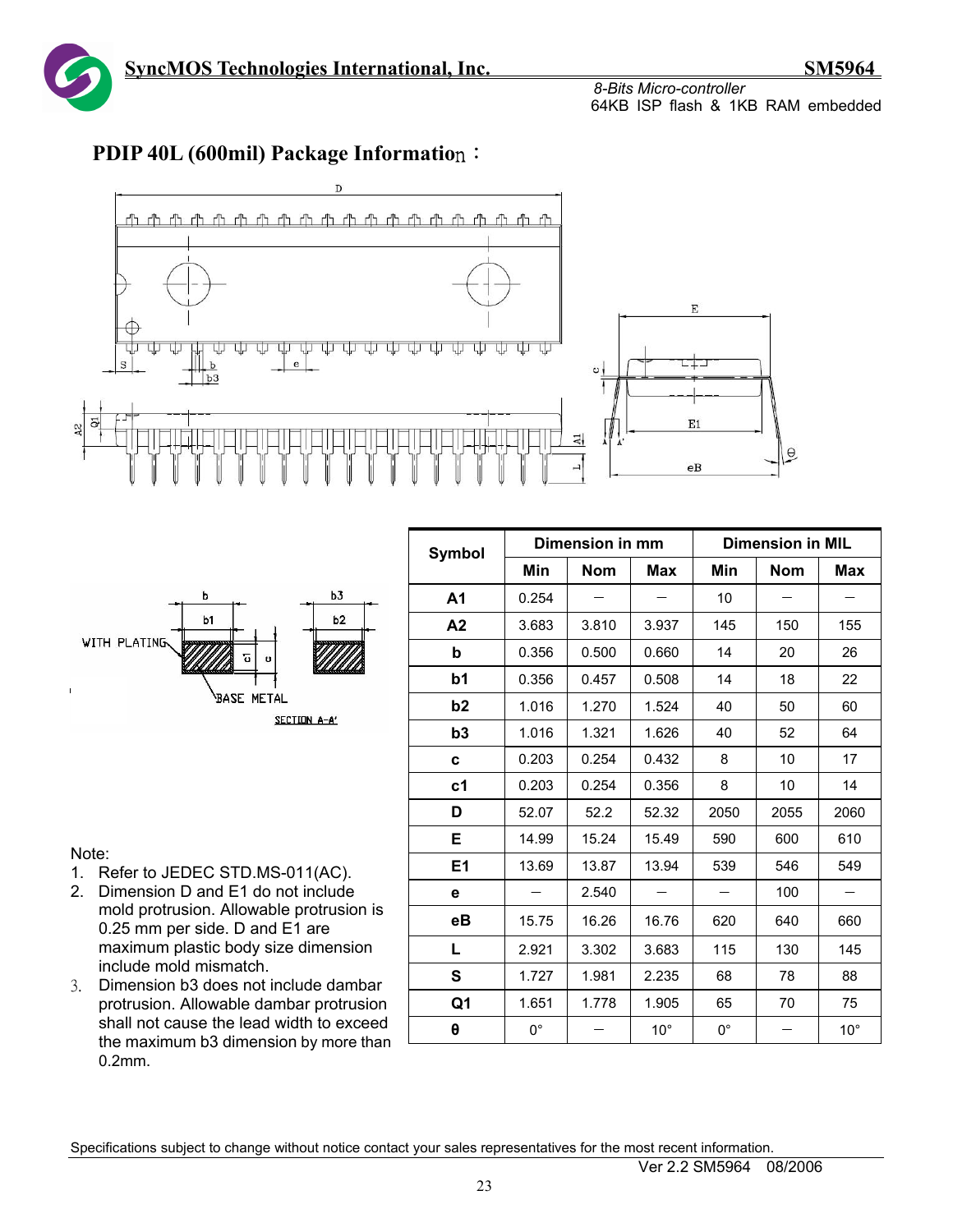![](_page_23_Picture_1.jpeg)

![](_page_23_Figure_4.jpeg)

![](_page_23_Figure_5.jpeg)

| 山山<br>山<br>h.<br>h |  |
|--------------------|--|
|                    |  |
|                    |  |

| <b>UNIT</b>    | INCH(REF)                   | <b>MM(BASE)</b>             |  |  |
|----------------|-----------------------------|-----------------------------|--|--|
| <b>SYMBOL</b>  |                             |                             |  |  |
| A              | 0.180(MAX)                  | 4.572(MAX)                  |  |  |
| A <sub>1</sub> | $0.024 + 0.005$             | $0.52 + 0.14$               |  |  |
| A2             | $0.105 + 0.005$             | $2.667 + 0.127$             |  |  |
| в              | $0.018 + 0.004$<br>- 0.002  | $0.457 + 0.102$<br>- 0.051  |  |  |
| <b>B1</b>      | $0.028 + 0.004$<br>$-0.002$ | $0.711 + 0.102$<br>$-0.051$ |  |  |
| C              | 0.010(TYP)                  | 0.254(TYP)                  |  |  |
| D              | $0.690 + 0.010$             | 17.526 ±0.254               |  |  |
| D1             | $0.653 + 0.003$             | 16.586 ±0.076               |  |  |
| D <sub>2</sub> | $0.610 + 0.020$             | 15.494 ±0.508               |  |  |
| Е              | $0.690 + 0.010$             | 17.526 ±0.254               |  |  |
| E1             | $0.653 + 0.003$             | 16.586 ±0.076               |  |  |
| E <sub>2</sub> | $0.610 + 0.010$             | 15.494 ±0.254               |  |  |
| e              | 0.050(TYP)                  | 1.270(TYP)                  |  |  |
| у              | 0.003(MAX)                  | 0.076(MAX)                  |  |  |
| Ĥ              | $0\neg 5^\circ$             | $0\nu 5^\circ$              |  |  |

Specifications subject to change without notice contact your sales representatives for the most recent information.

Ver 2.2 SM5964 08/2006

# **PLCC 44L Package Informatio**n: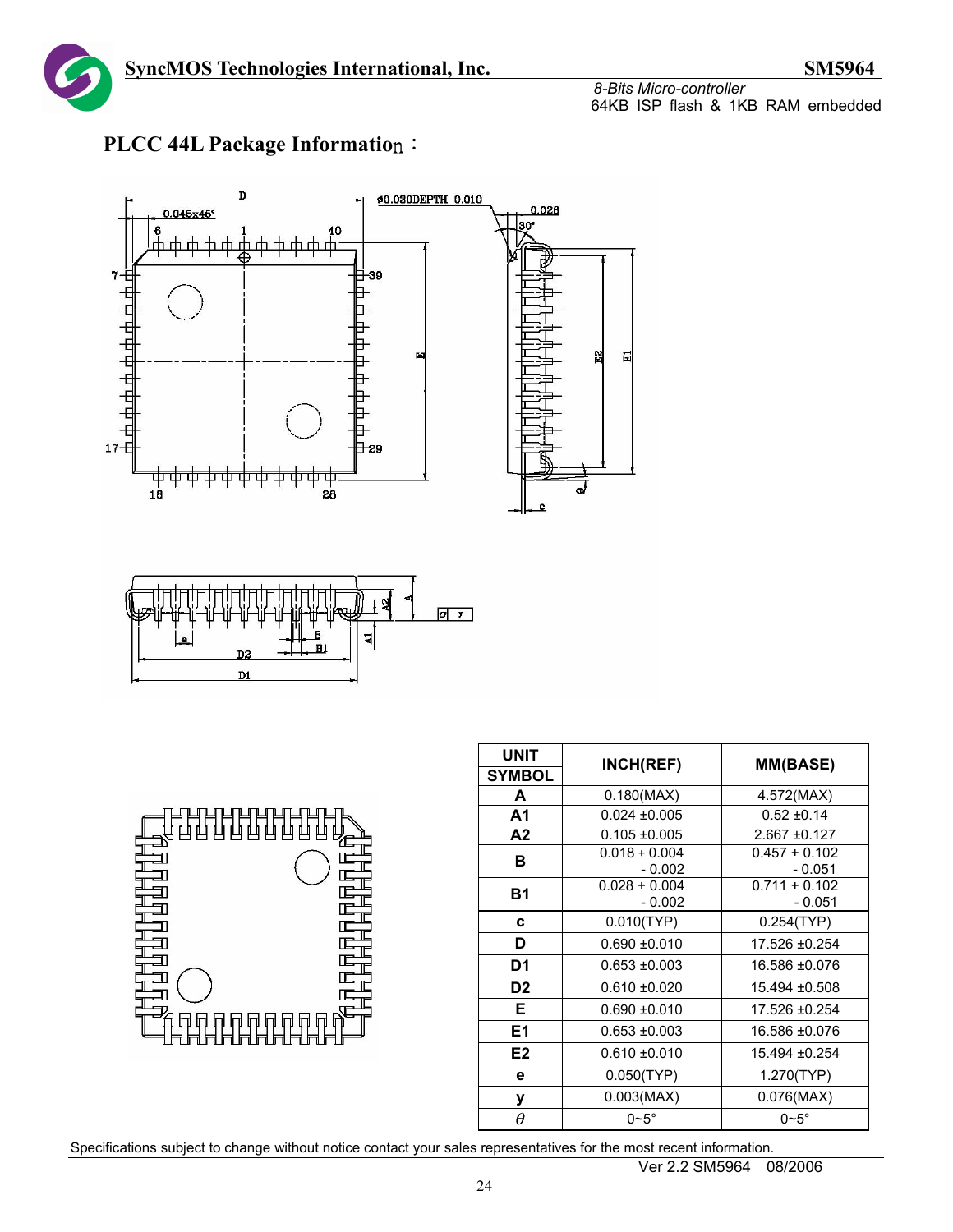# **QFP 44L(10x10x2.0mm) Package Information**:

![](_page_24_Figure_5.jpeg)

![](_page_24_Figure_6.jpeg)

![](_page_24_Figure_7.jpeg)

![](_page_24_Figure_8.jpeg)

#### "A" VIEW(2.5:1)

| <b>Symbol</b>  |             | Dimension in mm |            | <b>Dimension in MIL</b> |            |             |  |
|----------------|-------------|-----------------|------------|-------------------------|------------|-------------|--|
|                | Min         | <b>Nom</b>      | <b>Max</b> | Min                     | <b>Nom</b> | <b>Max</b>  |  |
| A              |             |                 | 2.45       |                         |            | 964         |  |
| A <sub>1</sub> | 0.05        | 0.15            | 0.25       | 2.1                     | 6.0        | 9.6         |  |
| A2             | 1.90        | 2.00            | 2.10       | 74.8                    | 78.7       | 82.7        |  |
| b              | 0.29        | 0.32            | 0.45       | 11.4                    | 12.6       | 17.7        |  |
| b1             | 0.29        | 0.30            | 0.41       | 11.4                    | 11.8       | 16.1        |  |
| C              | 0.11        | 0.17            | 0.23       | 4.3                     | 6.7        | 9.1         |  |
| c <sub>1</sub> | 0.11        | 0.15            | 0.19       | 4.3                     | 5.9        | 7.5         |  |
| Е              | 13.00       | 13.20           | 13.40      | 512                     | 520        | 528         |  |
| E1             | 9.90        | 10.00           | 10.10      | 390                     | 394        | 398         |  |
| $\blacksquare$ |             | 0.800           |            |                         | 31.5       |             |  |
| L              | 0.73        | 0.88            | 1.03       | 28.7                    | 34.6       | 40.6        |  |
| L1             | 1.50        | 1.60            | 1.70       | 59.1                    | 63.0       | 66.9        |  |
| у              |             |                 | 0.076      |                         |            | 3           |  |
| θ              | $0^{\circ}$ |                 | $7^\circ$  | $0^{\circ}$             |            | $7^{\circ}$ |  |

#### Note:

- 1. Refer to JEDC STD.MS-022(AB).
- 2. Dimension E1 do not include mold protrusion. Allowable protrusion is 0.25mm per side.E1 are maximum plastic body size dimension include mold mismatch .
- 3. Dimension b does not include dambar protrusion .Allowable dambar protrusion shall not cause the lead width to exceed the maximum b3 dimension by more than 0.1 mm.